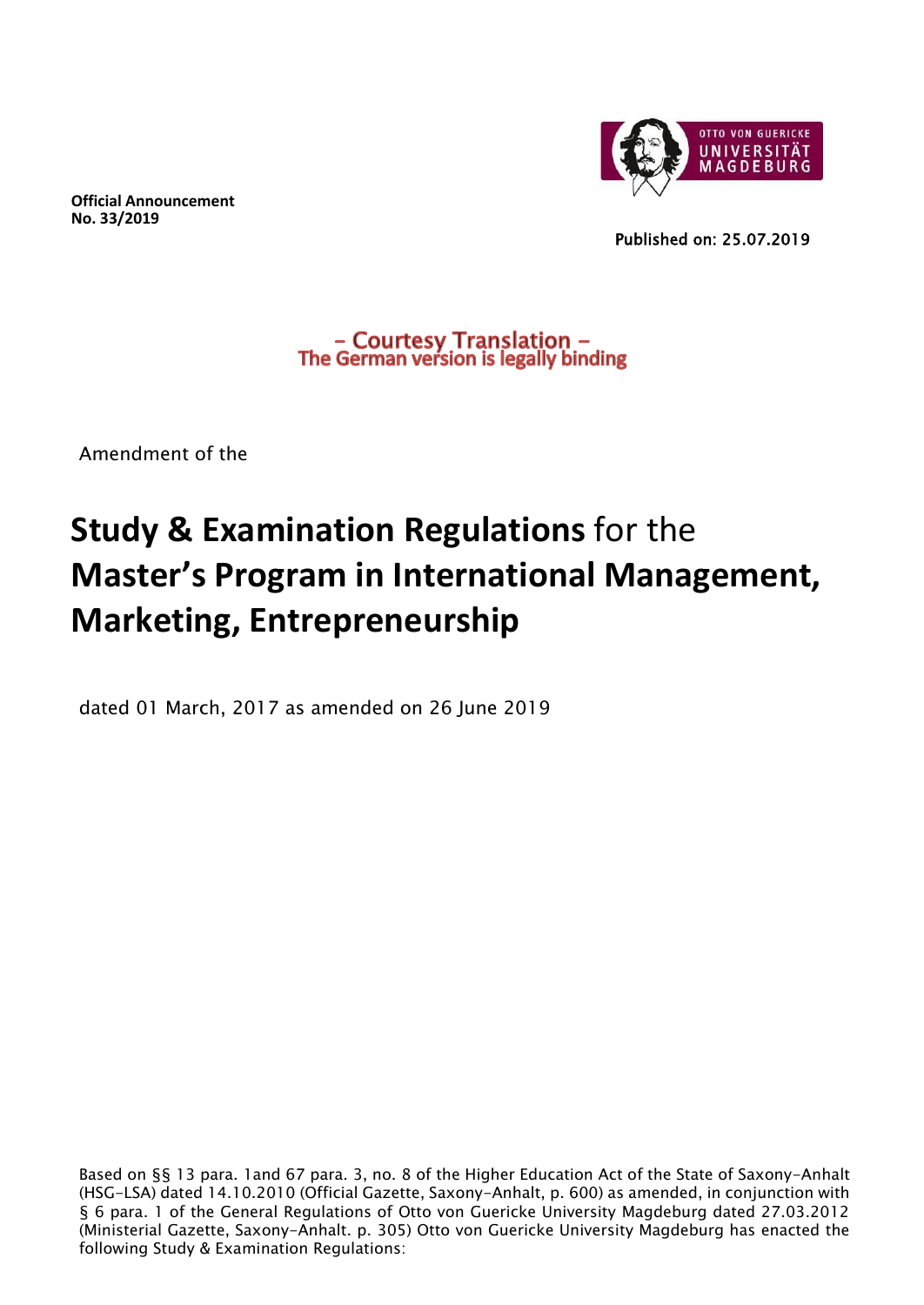## Index

| § 15 RECOGNITION OF MODULE EXAMINATIONS, STUDY CREDITS AND GRADES  11 |
|-----------------------------------------------------------------------|
|                                                                       |
|                                                                       |
|                                                                       |
|                                                                       |
|                                                                       |
|                                                                       |
|                                                                       |
| § 23 NON-ATTENDANCE, WITHDRAWAL, CHEATING, BREACH OF REGULATIONS  16  |
|                                                                       |
|                                                                       |
|                                                                       |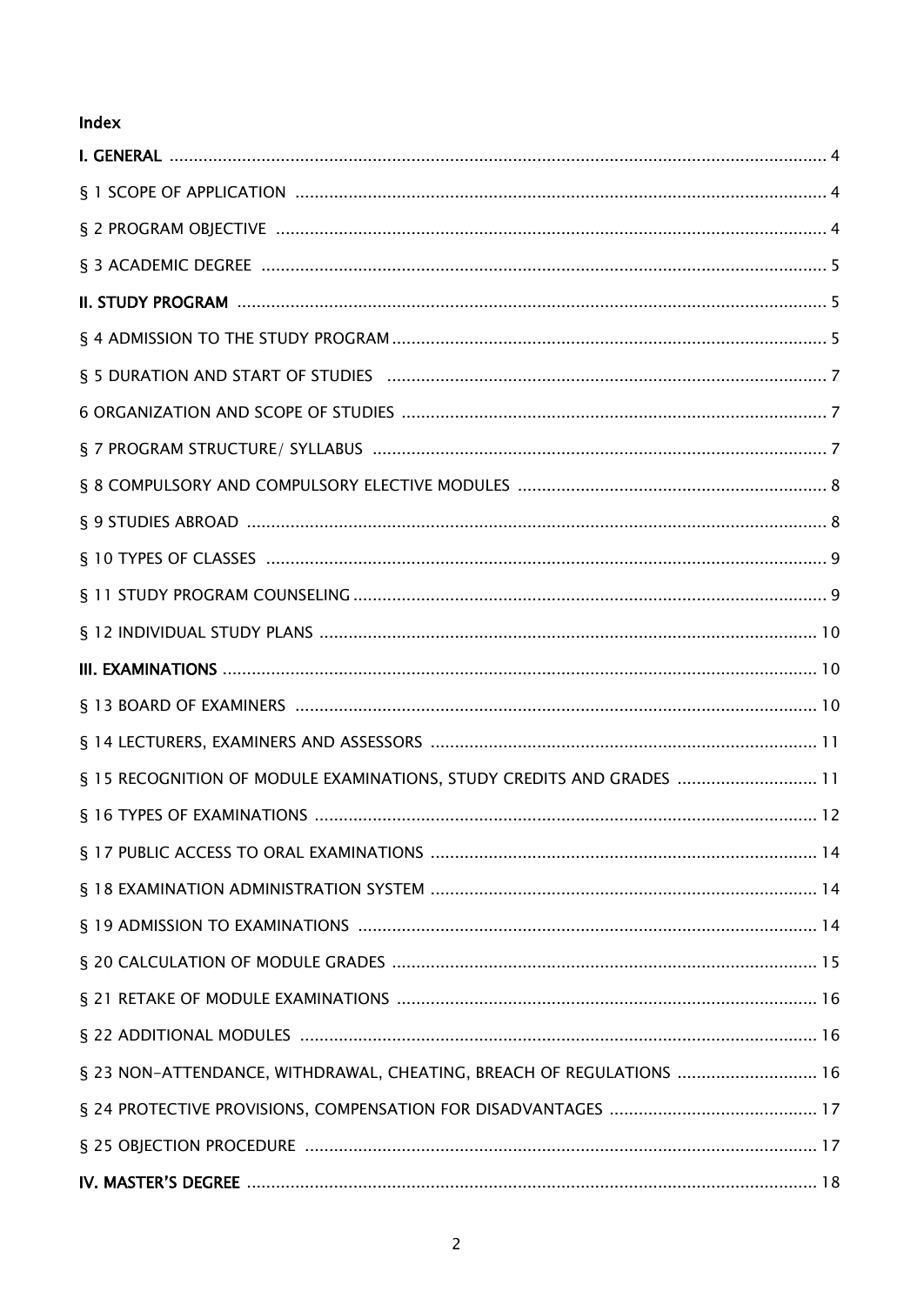| § 27 ISSUING OF THE TOPIC, SUBMISSION AND EVALUATION OF THE MASTER'S THESIS MODULE  18 |  |
|----------------------------------------------------------------------------------------|--|
|                                                                                        |  |
|                                                                                        |  |
|                                                                                        |  |
|                                                                                        |  |
|                                                                                        |  |
|                                                                                        |  |
|                                                                                        |  |
|                                                                                        |  |
|                                                                                        |  |
|                                                                                        |  |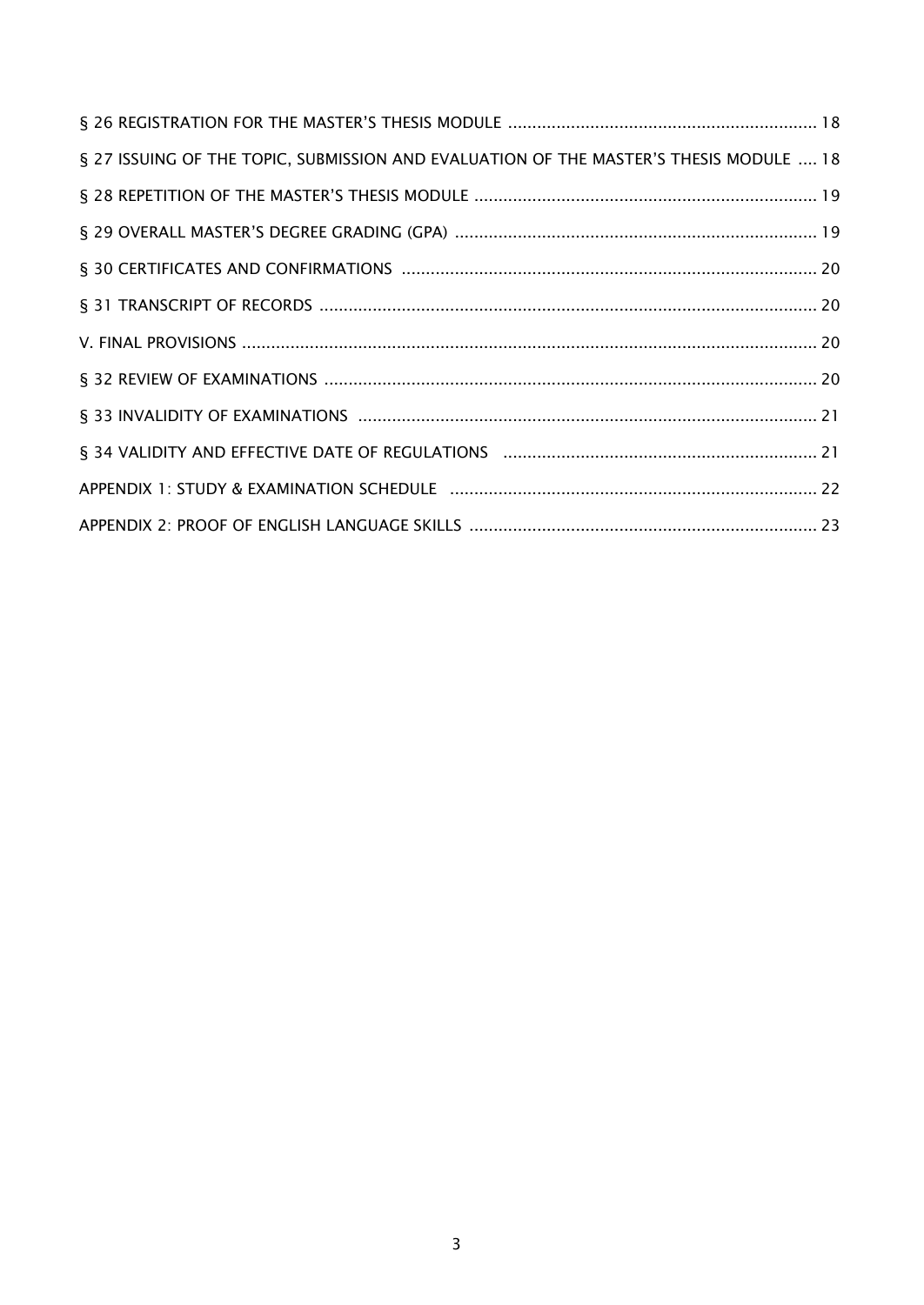#### I. General

#### § 1

#### Scope of Application

(1) These regulations govern the objective, content and structure, as well as the examinations and final degree awarded in the English language master's program in International Management, Marketing, Entrepreneurship offered by the Faculty of Economics and Management at Otto von Guericke University Magdeburg.

(2) This consecutive study program is designed as a full-time, participation based program. It is focused on theoretically problems and is research oriented.

#### § 2 Program Objective

(1) The objective of the program is to enable students to independently identify business problems, to autonomously devise scientifically-based solutions to these problems, and to propose alternative courses of action. The students will acquire the capacity for systemic thinking, and excellent analytical skills. Both are valuable abilities in consultancy and managerial roles, which enable complex relationships to be understood and problem areas to be considered and assessed from multiple perspectives.

(2) The program prepares students methodically for different business-economics management jobs for regional and international sectors, and imparts the necessary skills and capacity - based on analytical thinking - to act responsibly, gain a structural understanding of the problems of economic theory and practice and make allowances for changes in the world of work.

(3) Graduates possess detailed knowledge in the offered specialization tracks (International Management, Marketing and Entrepreneurship) and understand the fundamentals of the science of economics. They are able to use and continually deepen their foundational knowledge of business economics. They are able to apply this knowledge to different contexts at different aggregation levels to solve interdisciplinary economic problems. Even with incomplete or limited information, graduates can provide scientific based decisions while being aware of societal, scientific and ethical concerns, which can arise from the application of knowledge, gained during the program, in the context of making decision.

(4) The International Management specialization track focuses on the strategic activities of international involved companies and highlights, specifically, the strategic decision making behavior of the Top Management Team. In connection to this, students will focus on the growth strategies, such as the influence of international expansion on "market development", innovation on "product development", and the effects of cultural factors on these strategies.

The International Marketing specialization track focuses on the processes and methods of market research as well as the monitoring of marketing activities, e.g. in the context to brand management. Another focal point of this specialization targets the aspects of the consumer's behavior (motivation, emotion, cognition, attitude, decision making) with special attention being given to the influence of the social and physical environment.

In the **Entrepreneurship** specialization track students receive extensive knowledge in the field of business decision making and business planning. To this end students will examine entrepreneurial decision logistics, possible business models, business strategies and the factors of successful business foundations.

(5) The students will gain sound problem knowledge from these specialization tracks, so that as graduates they can independently contribute crucial solutions to the strategic, tactical and operative problems of a business. With this specialized knowledge students can independently complete research or applied projects by employing wide-spread and special research methods. They can also formulate and solve scientific problems by themselves. Furthermore, the students are able to plan and carry out a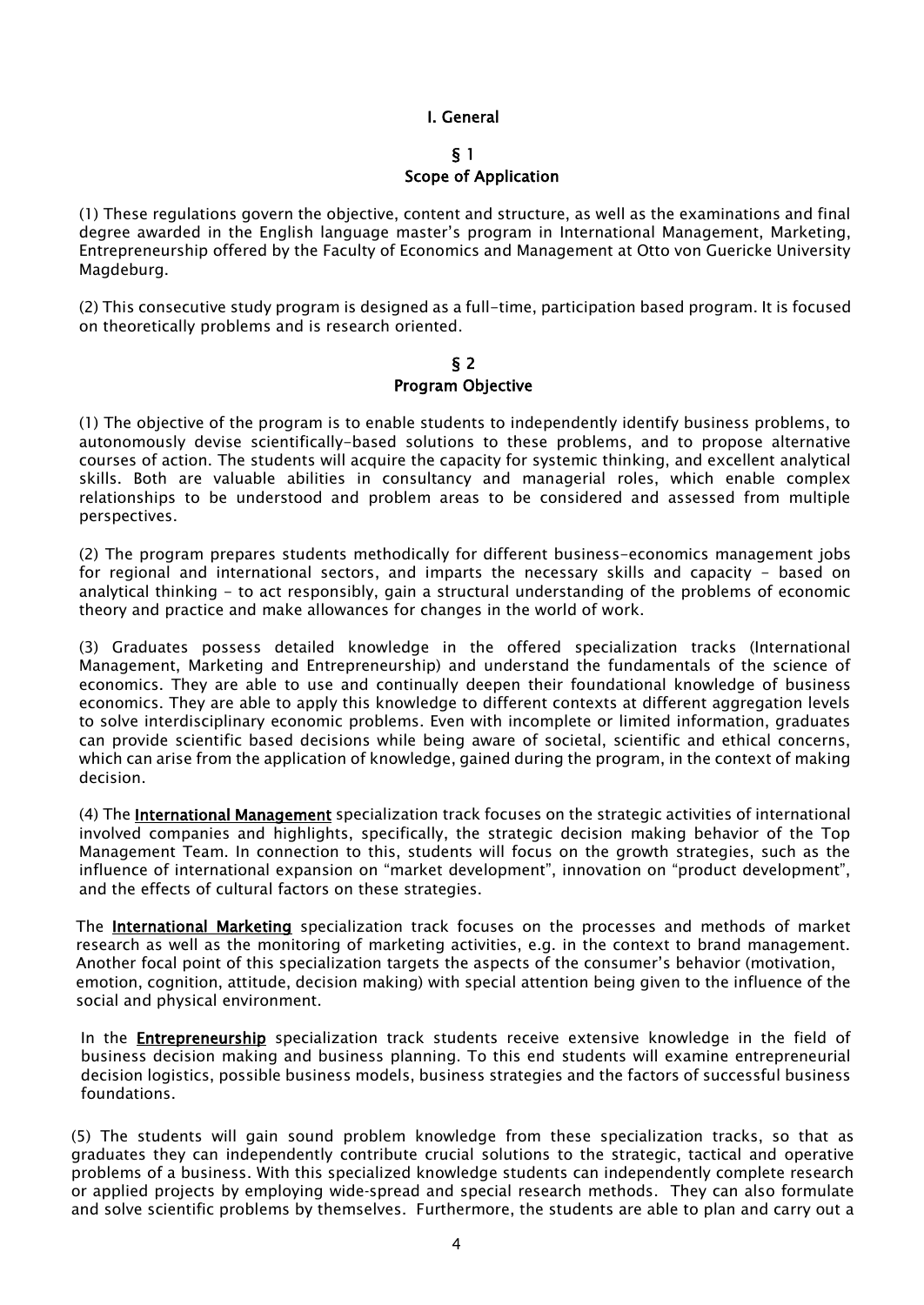target-oriented process while working independently in newly developed, unfamiliar and interdisciplinary contexts. They are able to impart the latest knowledge, problems and solutions in both research and application clearly and distinctive to professionals as well as laymen.

(6) The students effectively organize themselves into specialized groups and work cooperatively together on the relevant issues. They will develop an understanding of everyone's roll in a team, learn how to take responsibility for themselves as well as for the team and will be able to critically reflect and expand upon their own behavior and actions while also taking morals and ethics into account. During this process the students are able to clearly present and support complex and specialized subject matter in reference to the target group.

(7) The degree in International Management, Marketing and Entrepreneurship qualifies the graduates in a cross sector approach for a broad range of employment opportunities in international and national areas in economics and public administration. This degree prepares students not only for leadership positions within the business world but also equips them with the skills necessary to succeed as an entrepreneur or within the academic field.

(8) Along with the acquisition of specialized skills and interdisciplinary qualifications, the degree program will contribute to increased self-confidence, social awareness, and personal development within the students. The students are developed into dedicated professionals through the acquisition of key skills such as independence, self-organizations, teamwork, responsibility and media proficiency. They are able to gain an essential understanding of the methodical and ethnical-moral fundamentals of economics and through this assess the social relevance of economic knowledge and practices. Furthermore, the graduates understand their responsibility and the roll of business in the society and can ethically and morally navigate the challenges and changes of their occupation. Due to these reflective and communicative competences, they will be able to communicate their own knowledge to others in an under stable and insightful manner. In accordance with this, they also are able to take interdisciplinary connections and current cultural developments into consideration.

(9)The above mentioned study program with the awarded degree "Master of Science" provides a higher education qualification and professional experience for further postgraduate studies in economics and business administration and adjacent areas, e.g. doctoral studies.

## § 3 Academic Degree

If the required study credits and examination results set out in these study and examination regulations are attained for the degree program stipulated, the Faculty of Economics and Management (hereafter the Faculty) at Otto von Guericke University Magdeburg will award the academic degree of "Master of Science", abbreviated to: MSc.

## II. Study Program

#### § 4 Admission to the Study Program

(1) The requirements for admission to this master's program are as follows:

Proof of a bachelor's degree, a university diploma or a comparable qualification from a state /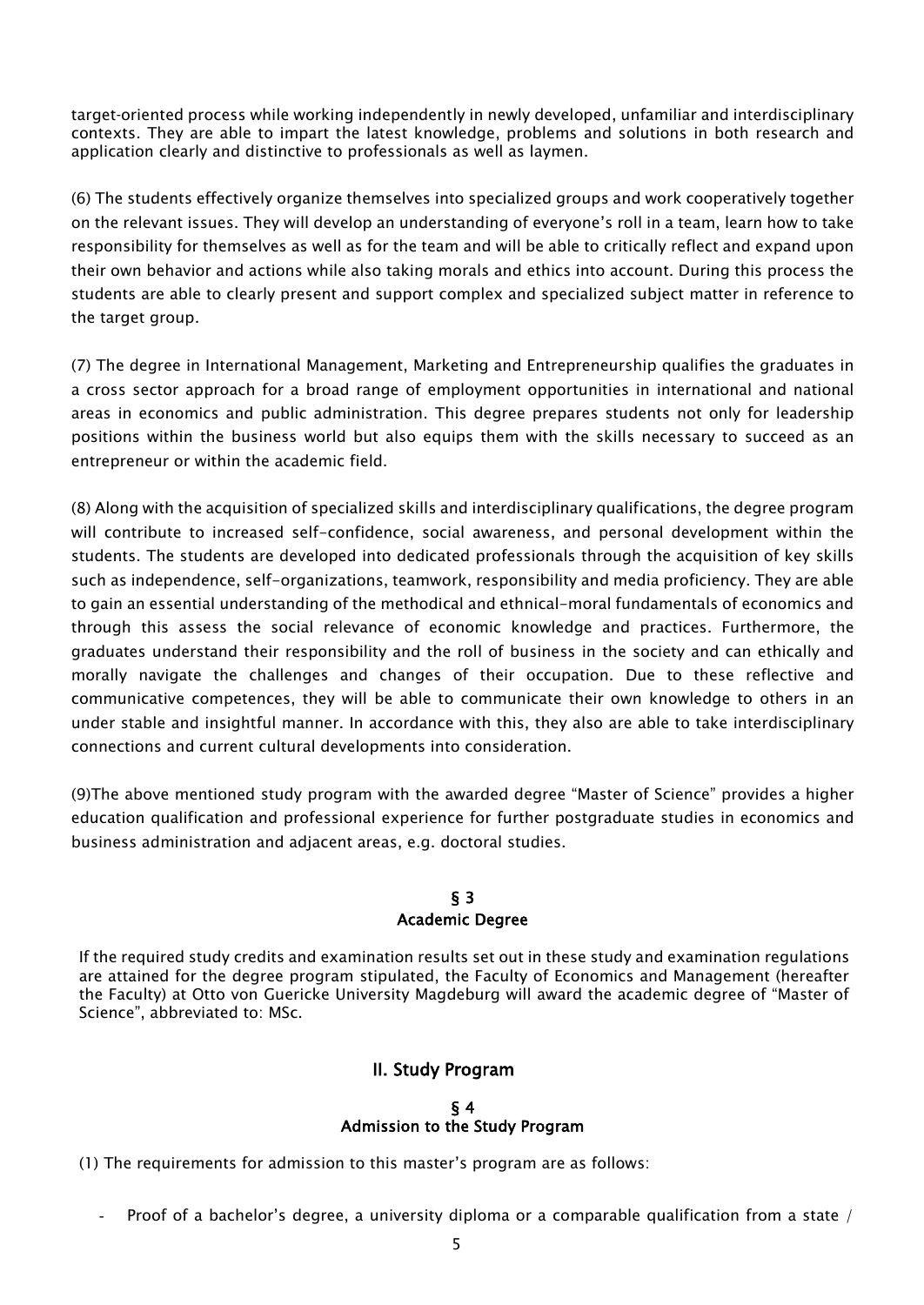state-recognized college (academy- Berufsakademie) of advanced vocational studies, a Magister degree or a relevant course of study at a university completed with a state or ecclesiastical examination,

- Proof of adequate knowledge of the English language [suitable forms of proof are set out in appendix 3 of these regulations.],
- Submission of a letter of motivation in English. The letter must be not more than 450 words in the length and it must contain the already acquired and subject related skills and abilities of the applicant, the personal expectations in content, methods and of the program structure of the chosen master's program and pointing out the student's interest in graduation from this master's program of the faculty and the importance for the professional, and research interest.
- Evidence of a special suitability to participate in a master's program in accordance with  $\S 2$  to 4 must be proved.

(2) The applicant's special suitability will be determined on the basis of the result of the final examination of the qualification as per paragraph 1, subparagraph 4, and which requires a grade point average (GPA) with minimum 2, 9 (1,0 -2,9: the German grading scale applies) and achieved from the previous successful finished study program.

3) In the case of applicants who are about to complete a course of studies in accordance with  $\S$  4 para 1, and who by the date of application for this program have not yet graduated, the proof of the degree in question may be replaced by a complete transcript of grades achieved to date. They must prove with an official certificate that they have already obtained a minimum of 140 credit points. Applicants without evidence of a first professional degree will be enrolled temporarily and conditionally. The "Regulation governing the organization of the application and admission procedure for master's degree programs" at Otto von Guericke University (as amended) applies.

(4) A course of studies is relevant, if at least 15 CP in accordance with ECTS have been obtained in from modules in quantitative methods and at least 60 credit points (CP) in accordance with the European Credit Transfer System (ECTS) have been obtained in economics and management modules.

If the ECTS does not apply to the bachelor's program pursued by the applicant, the program shall be considered relevant if:

- at least 4 courses have been passed in quantitative methods modules, and
- at least 12 courses have been passed in economics and management modules.
- (4) The faculty reserves the right to conduct selection interviews with candidates.

(5) The decision about admission requirements are fulfilled or not are made by the Board of Examiners.

(6) An applicant cannot be not admitted to the program, if:

- 1. he/she has irrevocably failed a module examination in the selected study program at an equivalent higher education institution, university and/or has finally lost the entitlement to take an examination or
- 2. Is participating to another respective examination procedure.

## § 5 Duration and Start of Studies

The standard course duration, including the preparation of the master's thesis is four semesters. The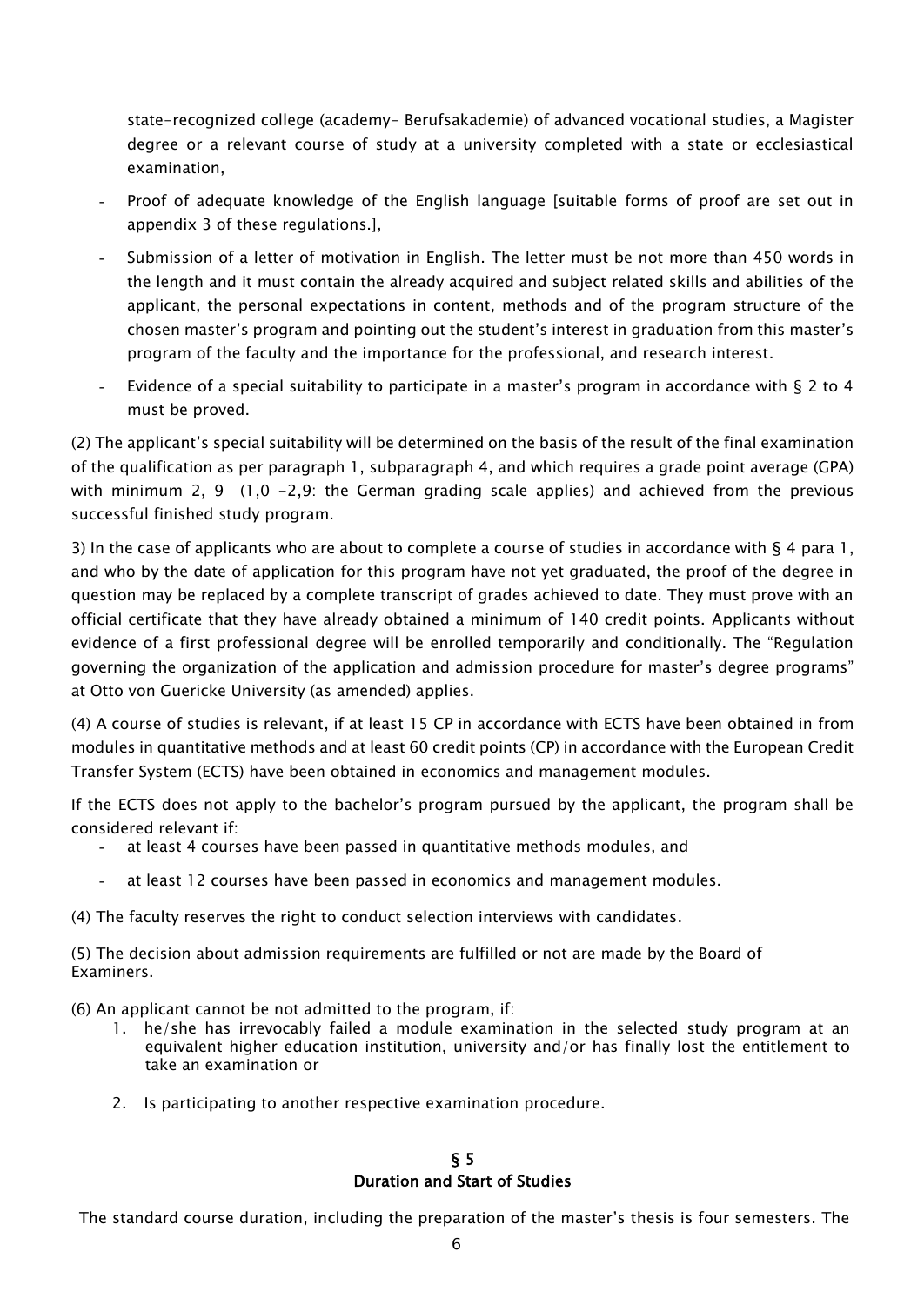program may be started in the winter or in the summer semester.

#### § 6 Organization and Scope of Studies

(1) The program is subdivided in accordance to §8 sentence 1-3 into a compulsory section, a compulsory elective (specialization), and elective section, plus the module "Master's Thesis" in a scope of 30 credit points (CP).

(2) The program is divided into modules. It contains compulsory modules, compulsory elective, and elective modules. In terms of subject, modules consist of related study units and an examination and generally cover a period of one semester. They may be made up of different forms of teaching and learning. A module examination must be taken for each module.

(3) The module descriptions must be published for each module before the start of the semester, and contain, among other things, the following information: module objectives and learning outcomes targeted, language of instruction, scope of teaching unit, frequency of course, participation requirements, pre-examination requirements, workload and credit points obtainable, type, scope and form of examination(s), module-specific remarks and the name of the person responsible for the module.

(4) For each successfully completed module, a certain number of credit points (CP) will be awarded in line with the European Credit Transfer System (ECTS). They are a quantitative measurement of the average time generally required by students to fulfill the relevant requirements and meet the learning objectives for a module. Alongside participation in the classes that make up a module, they also comprise all of the preparation for and reviewing of the content, independent evaluation and consolidation of the content, preparation and elaboration of students' own contributions plus successful participation in the performance reviews. One credit point corresponds to an average student workload of approx. 30 hours. In general, 30 CP must be gained per semester.

(5) To successfully complete the course of studies, a total of 120 credit points must be obtained. Details of the compulsory elective and elective modules that must be obtained for this purpose, the required module examinations and the allocation of CP to the individual modules can be found in the study and examination schedules contained in appendices 1 and/or in the module handbook.

(6) The course of study is designed in such a way that it can be successfully completed within the standard course duration. The module examinations may be completed prior to the end of the semester indicated in the study and examination schedule, provided that the participation and/or preexamination requirements for admission to the relevant module examination have been satisfied.

(7) It is possible for students to undertake an individualized part-time course of study in accordance with the framework regulations for individualized part-time courses of study at Otto von Guericke University.

## § 7 Program Structure

- (1) The range of courses consists compulsory, compulsory elective and elective modules.
- (2) The designation "compulsory module" applies to all modules that are required for successful completion of the program in accordance with these regulations (see appendices 1 up to 2).

(3) The designation "compulsory elective module" applies to all modules concerning these regulations and must be selected from a certain number of module offers. Within the context of the chosen discipline, these modules enable students to pursue individual inclinations and interests, and to follow the subject-specific requirements for future professional activities or job positions. The list of compulsory elective modules may be amended in accordance with the development and availability of teaching staff and be adapted to suit the range of courses offered by the faculty, and, under certain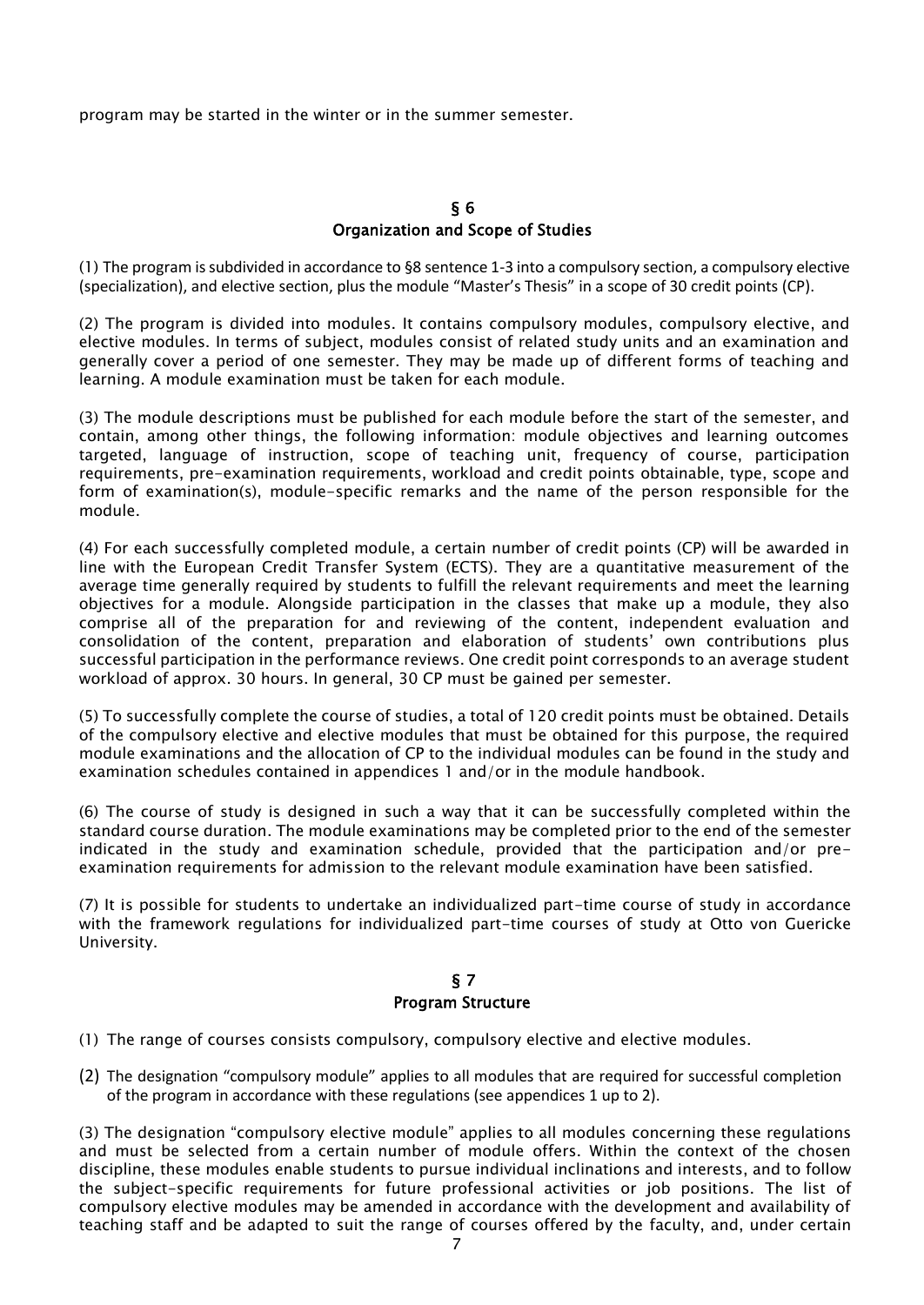circumstances, be extended to include courses offered by other faculties.

(4) All modules from the range of courses offered by the Faculty of Economics and Management that are not assigned to the selected area of specialization may be considered to be elective modules, provided that the Faculty Council has approved their being opened up as elective modules. Furthermore, on application to the board of examiners, relevant modules from the range of courses offered by other faculties may be selected.

#### § 8

#### Compulsory and Compulsory Elective Modules

(1) Compulsory modules set out in appendices 1 and 2, and 15 CP must be obtained during the first two semesters. The compulsory modules will be exclusively offered only in the semester as listed in appendices 1 and 2. The final examinations (including retakes) are taken place every semester.

(2) A total of at least 60 CP must be obtained in the specialization section (track). In the specialization, section (track) must be obtained minimum one seminar (10 CP), exactly one scientific project seminar (15 CP), and furthermore compulsory elective modules from the following specialization sections (tracks):

\* International Management

- \* Entrepreneurship
- \* Marketing

At least one specialization track must be successfully passed.

#### A specialization track is considered successfully passed with a minimum of 3 successfully finished (passed) compulsory electives of one specialization section.

(3) From the section "electives", 3 modules can be taken and passed.

(4) Decisions regarding the assignment of compulsory elective modules to the two core areas and the areas of specialization as per paragraph 1 to 2, as well as regarding the opening up of elective modules as per paragraph 3, are made by the Faculty Council and, in exceptional cases, the study program director for the relevant semester before the start of the examination registration period. In the event that there is no agreement regarding of the export of modules (teaching export), the Board of Examiners shall determine whether modules from other faculties may be admitted to this study program as compulsory elective or elective modules.

(5) Classes and examinations in the compulsory, compulsory electives, and elective modules are usually conducted in English. Up to three German language modules may be taken. The module examinations must be sat in the regarding language of the module.

(6) The study program concludes with the module "Master's Thesis", which includes a "written work" and a "presentation" in a frame of a final seminar.

(7) The chronology of the modules shown in the appendices is not binding. The sequence shown in the appendices for the completion of modules and module examinations is a recommendation for the completion of the degree program within the standard course duration.

#### § 9 Study Abroad

(1) In regard of the internationalization of the job market and professional world and the acquisition of linguistic and social skills associated with a stay abroad, the Faculty of Economics and Management recommends and encourages a voluntary study abroad stay at a university abroad. A study abroad stay of this nature may be completed in agreement with the Board of Examiners. The study abroad must be prepared well in advance, and originals or certified copies of all documents necessary for decisions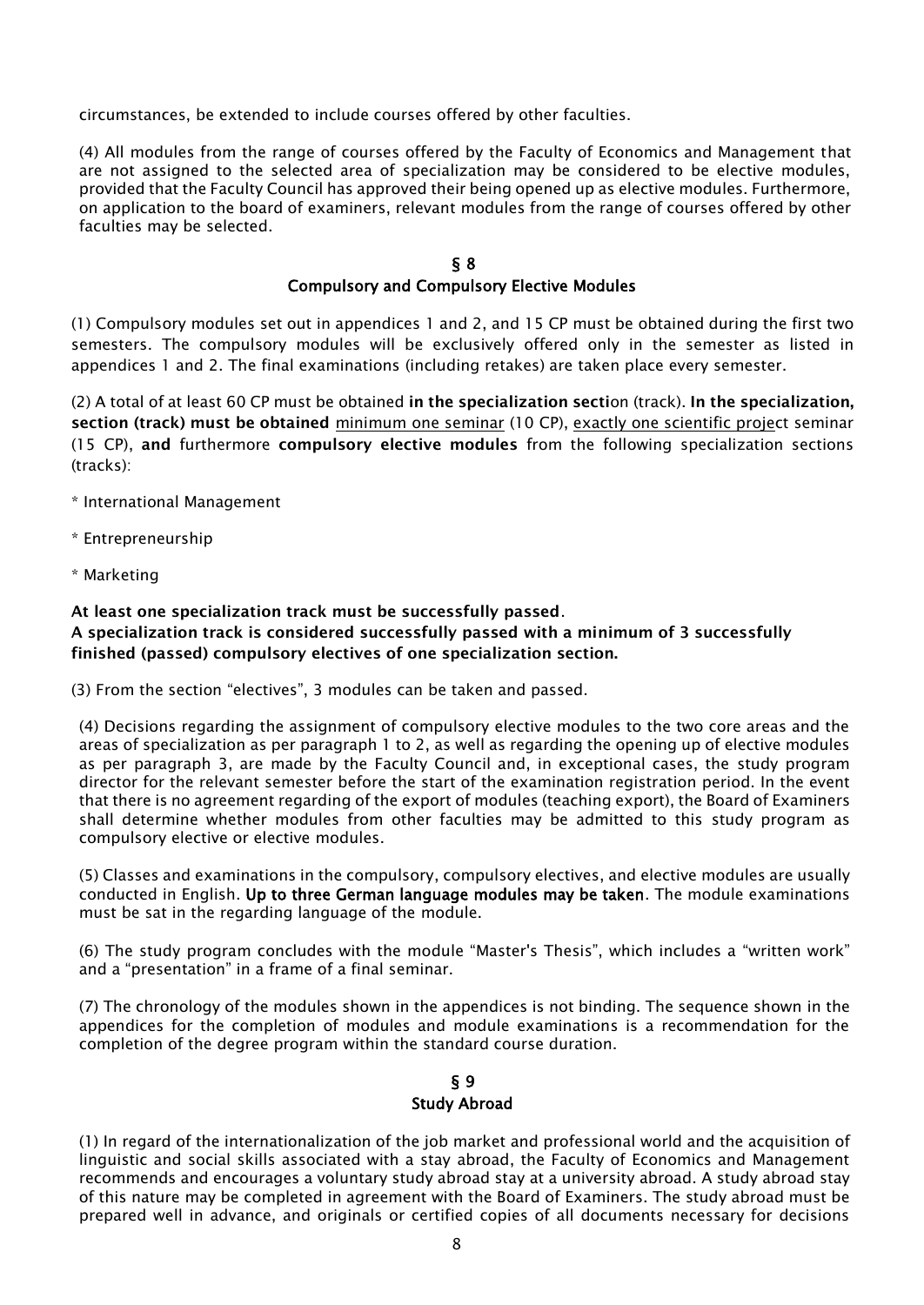regarding recognition, in particular certificates/grade confirmations, must be presented together with detailed module descriptions.

(2) Before starting up a study abroad semester, students must conclude with the Board of Examiners a "Learning Agreement" that may be updated if, for any reason, the planned classes cannot be undertaken once in the location. In this case, a "Change of Learning Agreement" must be concluded with the Board of Examiners.

(3) The "Learning Agreement" or "Change of Learning Agreement" signed by the student and the Board of Examiners constitutes the examination registration. The examination registration is required for the recognition of external module examinations and/or study credits and examination results pursuant to § 15 para. 3.

#### § 10 Types of Classes

(1) Courses and classes are announced on the university's website. Primarily lectures, seminars, exercises, exercises in small groups and scientific projects are offered.

(2) Lectures are used to communicate in a cohesive and systematic presentation fundamental technical, theoretical and methodological knowledge.

(3) Seminars are used for teachers and students to scientifically appraise theoretical and practical issues collaboratively. This can be in a variety of different ways of working (provision of information, presentations, development of theses, discussions) and in groups. They require cooperation between the students in the form of presentations and/or written assignments. The seminar leader may require additional assessments.

(4) Exercises, particularly large-scale and lecture hall exercises, are used to practice and consolidate the subject matter, especially the acquisition of basic methods, skills and competences in conjunction with application-oriented practice. In general, they are carried out by research assistants under the responsibility of the person who is offering the course on which they are based.

(5) Exercises in small groups are also used to practice and consolidate the content of lectures with a limited number of participants. They are used to practice and apply the knowledge conveyed and learned. Exercises in small groups are classes that accompany lectures, which offer the students the opportunity to check their level of understanding of the subject area. They are also used to prepare for written examinations. As a rule, exercises are worked on as homework and the correct solutions are subsequently discussed interactively in a tutorial.

(6) In classes designated for scientific projects, students work in a practical manner on complex tasks taking theoretical principles into particular account. The results are presented in a form that is also customary in professional practice. The project may be supervised by an interdisciplinary team of lecturers, members of which may act as both coach and mentor. Access to projects may depend on the students having fulfilled certain requirements, as well as on the module regulations. It is also possible for students, in agreement with a course lecturer, to work on a project independently during a semester.

(7) The main focus of the presentation is to present and defend the knowledge acquired during the relevant modules. The objective of the presentation is to reflect on a subject in theoretical and practical terms to a high professional standard.

(8) In the case of teaching and learning forms that demand regular active participation by candidates in order to attain the learning objective, the requirement to attend regularly may be included in the module description.

(9) Access to individual modules may be restricted in justified exceptional cases if, due to the type and purpose of the class or for any other teaching or research reason it is necessary to limit the number of participants. The admission requirements are governed by the corresponding module descriptions.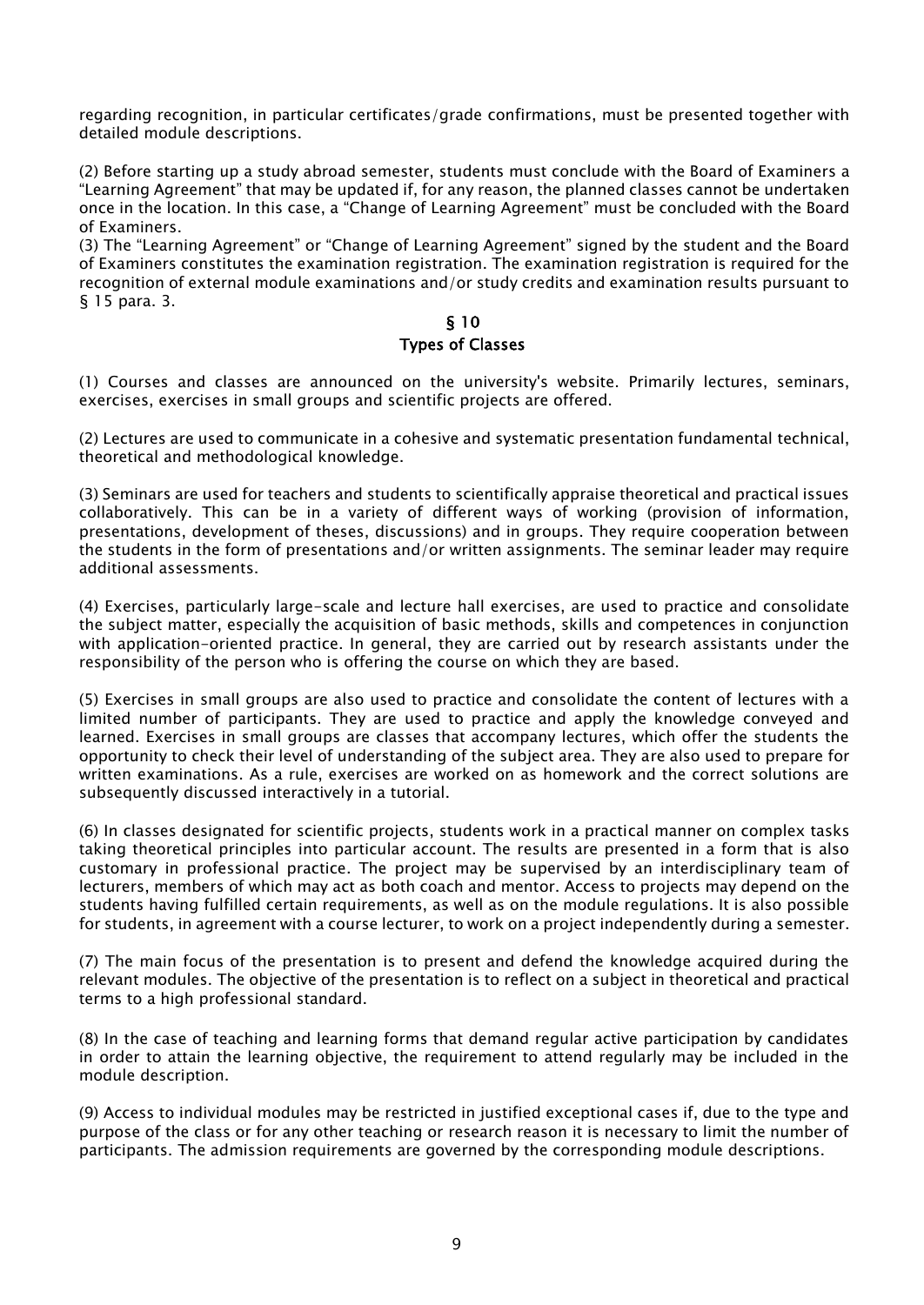#### Study Program Counseling and Guidance

(1) In order to facilitate orientation within the faculty for new students, introduction lectures and classes are offered at the start of the study program (winter term).

(2) These study and examination regulations only contain information of a general nature; for this reason, further information is needed for precise orientation and planning of the course of studies. To this end, students should also familiarize themselves with the module handbook.

(3) Course guidance is offered by the faculty for each program of study.

#### § 12 Individual Study Plans

(1) The aim of individual study plans is to facilitate the successful completion of the course within the standard course duration. They may particularly be offered for those students who are dealing with especially heavy demands as a result of long-term illness, the birth of or caring for their own children, or other reasons.

(2) Individual study plans should be discussed and agreed with the person responsible for the study program.

#### III. **Examinations**

## § 13 Board of Examiners

(1) The faculty has set up a Board of Examiners to organize the module examinations and to administer the tasks allotted by these study and examination regulations.

(2) The Board of Examiners ensures compliance with the terms set out in these study and examination regulations. It reports to the faculty on developments regarding the module examinations and study periods. It makes suggestions regarding the reform of these study and examination regulations. The board of examiners adjudicates on applications and students' protests regarding examinations.

(3) From the ranks of professors and junior professors, the Faculty Council appoints the chair, deputy chair, one further member and a deputy member to the Board of Examiners. Furthermore, the Faculty Council appoints one member and one deputy member each to the Board of Examiners from the ranks of research assistants and students.

(4) The Board of Examiners is quorate if, alongside the chairperson or his/her deputy, at least two additional members are present, however this shall only be the case if the group of professors and junior professors cannot be overruled. The Board of Examiners passes resolutions with a simple majority. If the votes are tied, the chairperson, or if he/she is not present, his/her deputy, shall have the casting vote.

(5) The term of office of the members or deputy members of the Board of Examiners is two years, with the incumbency of the student member and his/her deputy being limited to one year. It is possible for members to be reappointed. If the term of office of a member in accordance with § 13 para 3 sentence 1 ends before a reappointment or new appointment is made, this member shall remain in office until the reappointment or new appointment takes place.

(6) The meetings of the Board of Examiners are not held in public. The members of the board are bound to maintain confidentiality. If they are not public servants, they must be sworn to secrecy by the chair or deputy chair of the board of examiners.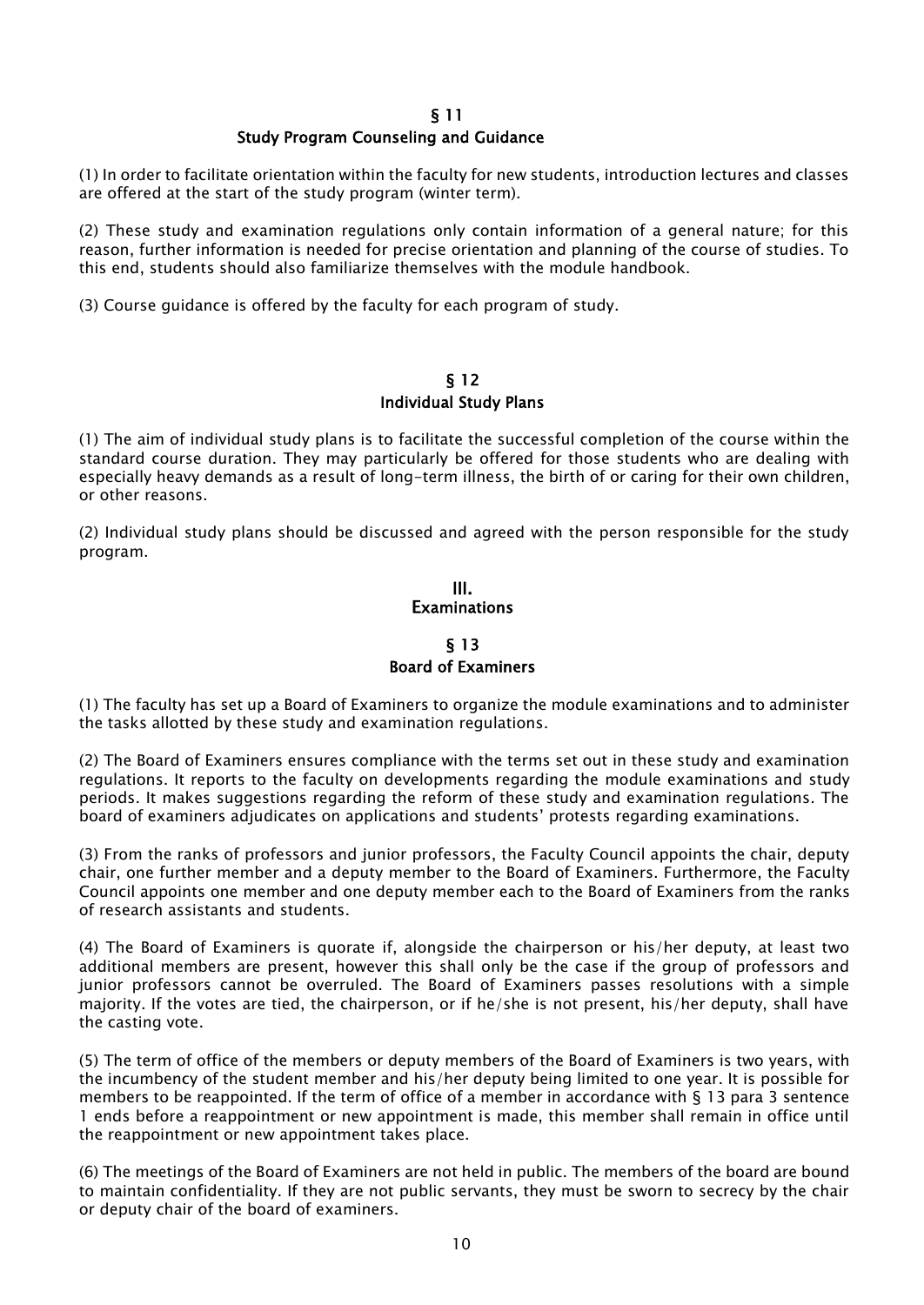(7) The Board of Examiners shall adopt rules of procedure. It may revocable transfer tasks to be dealt with independently to the chairperson. The chair of the Board of Examiners, or a person nominated by him/her shall represent the Board of Examiners both judicially and extra judicially. The chairperson prepares and executes the resolutions of the board, and regularly informs board members as to his or her activities.

(8) Decisions and other measures to be approved in accordance with these study and examination regulations, and in particular the registration, cut-off and examination deadlines and dates must be publicly announced in the usual manner within the university. Admission to an examination, the refusal of admission and the results of the module examinations are announced individually via the electronic examination administration system.

(9) The office of the Board of Examiners is the Examination Office of the faculty.

#### § 14 Lecturers, Examiners and Assessors

(1) The lecturers are appointed by the Faculty Council for specific teaching units/courses in a certain semester pursuant to the Higher Education Act of the state of Saxony-Anhalt.

(2) The board of examiners appoints the examiners from the ranks of the professors and junior professors working at the faculty. Over and above this, teachers, university and private lecturers, research associates with doctorates and employees who carry out independent teaching duties in the subject area to which the module examination relates, plus professors and junior professors from other faculties may be appointed as examiners.

(3) Two examiners must be appointed to evaluate written examination scripts. If the board of examiners determines that, having considered all those authorized to be examiners or assessors pursuant to paragraph 1, the additional burdens arising from appointment as an examiner for a particular examination date would have an unreasonable impact on their other duties, or if two examiners are not available, it may resolve that the written examinations concerned should be marked by one examiner only. The resolution must be communicated to the student when registering for the module examination.

(4) The examiners are independent in their duties. They are subject to confidentiality.

#### § 15

#### Recognition of Module Examinations, Study Credits and Grades

(1) In accordance with § 15 para 4, upon written application, the Board of Examiners will adjudicate on the recognition of module examinations and/or study credits and examination results. The application is to be submitted to the Board of Examiners via the Examination Office within four weeks of the date of commencing studies. In the process, the students must submit the documents necessary for checking the suitability for recognition, and in particular the original certificates / grade confirmations or certified copies thereof, plus detailed module descriptions.

(1) Notwithstanding paragraph 1, the module examinations and/or study credits and examination results in the selected or an equivalent study program shall be recognized / accredited in accordance with official procedures. The Board of Examiners shall decide upon the equivalence of study programs. Where examinations are not passed, the failed attempts will also be recognized in accordance with official procedures pursuant to § 15 para 4.

(3) Upon written application, the Board of Examiners shall adjudicate upon the recognition of module examinations and/or study credits and examination results in connection with a study placement abroad. Notwithstanding para. 1, this must be submitted in the form of a Learning / Change to Learning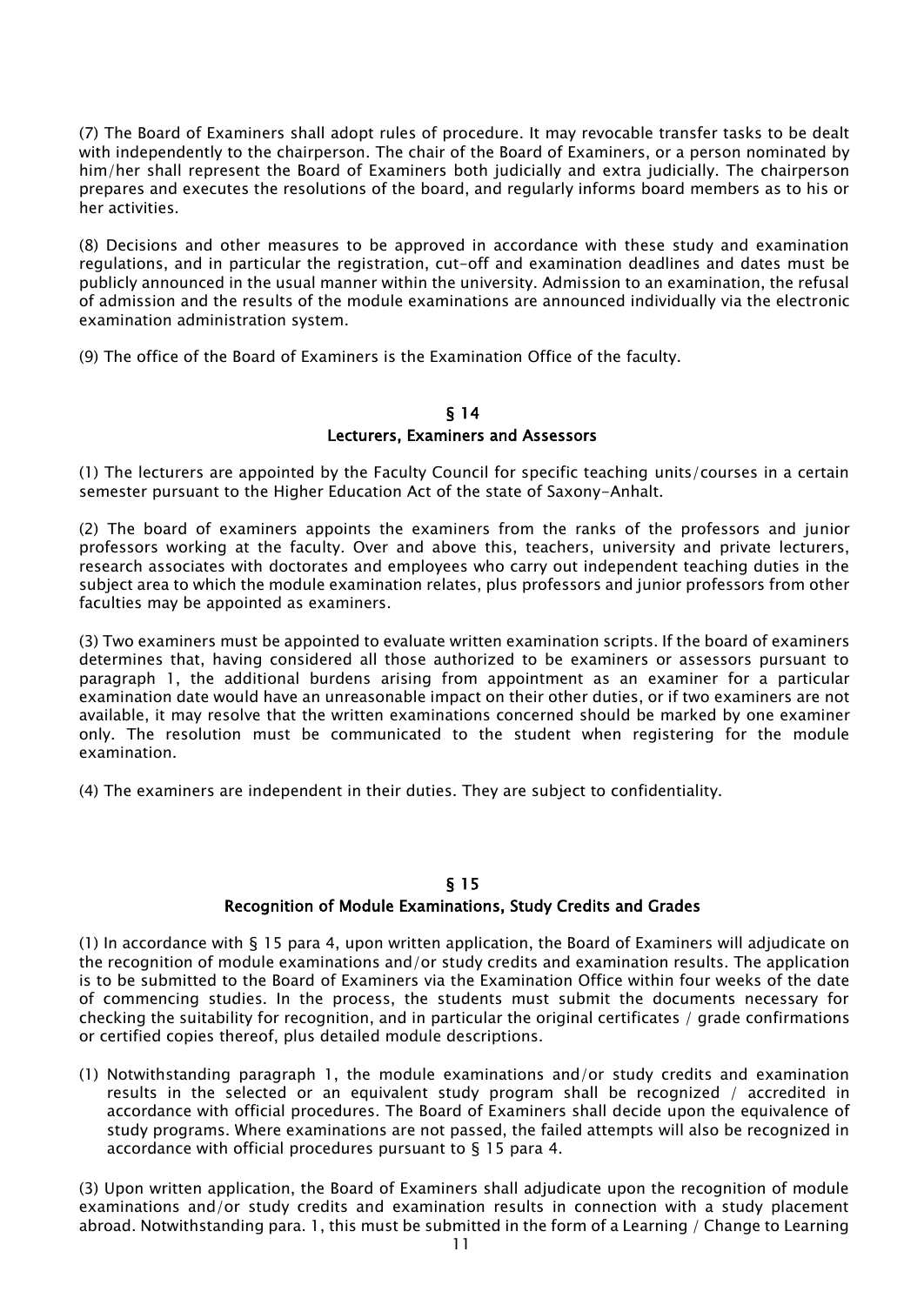Agreement as per § 9 para. 2 and para. 3.

(4) In accordance with the provisions of the Lisbon Convention (Article III), module examinations and study and examination results must be recognized if there are no significant differences in terms of quality, standard, learning outcome, scope and specialization between the knowledge acquired and that to be acquired. This shall be ascertained through an overall consideration and evaluation rather than a schematic comparison. Recognition with conditions is possible, as is a partial recognition.

(5) The burden of proof in the event that module examinations and/or study outcomes and examination results do not meet the corresponding requirements for recognition lies with the Board of Examiners. Where applied by both parties, the European Credit Transfer System (ECTS) is to be taken into account in the evaluation and in general the number of credit points obtained is to be adopted. If the ECTS system is not applied by both parties, the number of credit points obtained externally is to be converted based on to the actual workload to the ECTS.

(6) Knowledge and expertise acquired outside of higher education may be accredited to a university degree course as part of an individual, or under certain circumstances, generalized examination, if, in terms of content and level they are equivalent to part of the study program that is to be recognized. Knowledge and skills acquired outside of higher education may replace a maximum of 50% of a university course. The application is to be addressed to the Board of Examiners via the Examination Office within four weeks from the date of commencing studies. In the process the students must submit the original documents or certified copies thereof required for checking the suitability for recognition.

(7) If module examinations and/or study and examination results are recognized, the grades - to the extent that the grading systems are identical - shall be transferred and included in the calculation of the overall grade. Where grading systems differ, the board of examiners shall decide upon the grade conversion. In the case of disparate grading systems, the endorsement "sufficient" shall be adopted.

#### § 16

#### Types of Examinations

(1) In conjunction with the further clarifications in paragraphs two to eleven, the following types of continuous assessment may be used:

- Written examination (interim and/or final written test) (W),
- Electronic examination (interim and/or final written test) (eW),
- Oral examination (O)
- Academic (A) or seminar paper (S) or other equivalent written work,
- Take-Home-Exam (sA).
- Presentation (P),
- Scientific project (SP),
- Discussion contribution (D),
- Completion of an exercise (E)

(2) In an examination (interim and/or final written test) in written or electronic form that is invigilated and taken in a time-limited session with limited aids, students are required to demonstrate their comprehension of standard methodology and problem recognition and solving skills within their specific fields. The time allowed for a written examination (interim and/or final written test) amounts to a total of 60 minutes (in the case of a module carrying five CP) or 120 minutes (in the case of a module worth more than five CP). Written exams (interim and/or final written tests) may contain tasks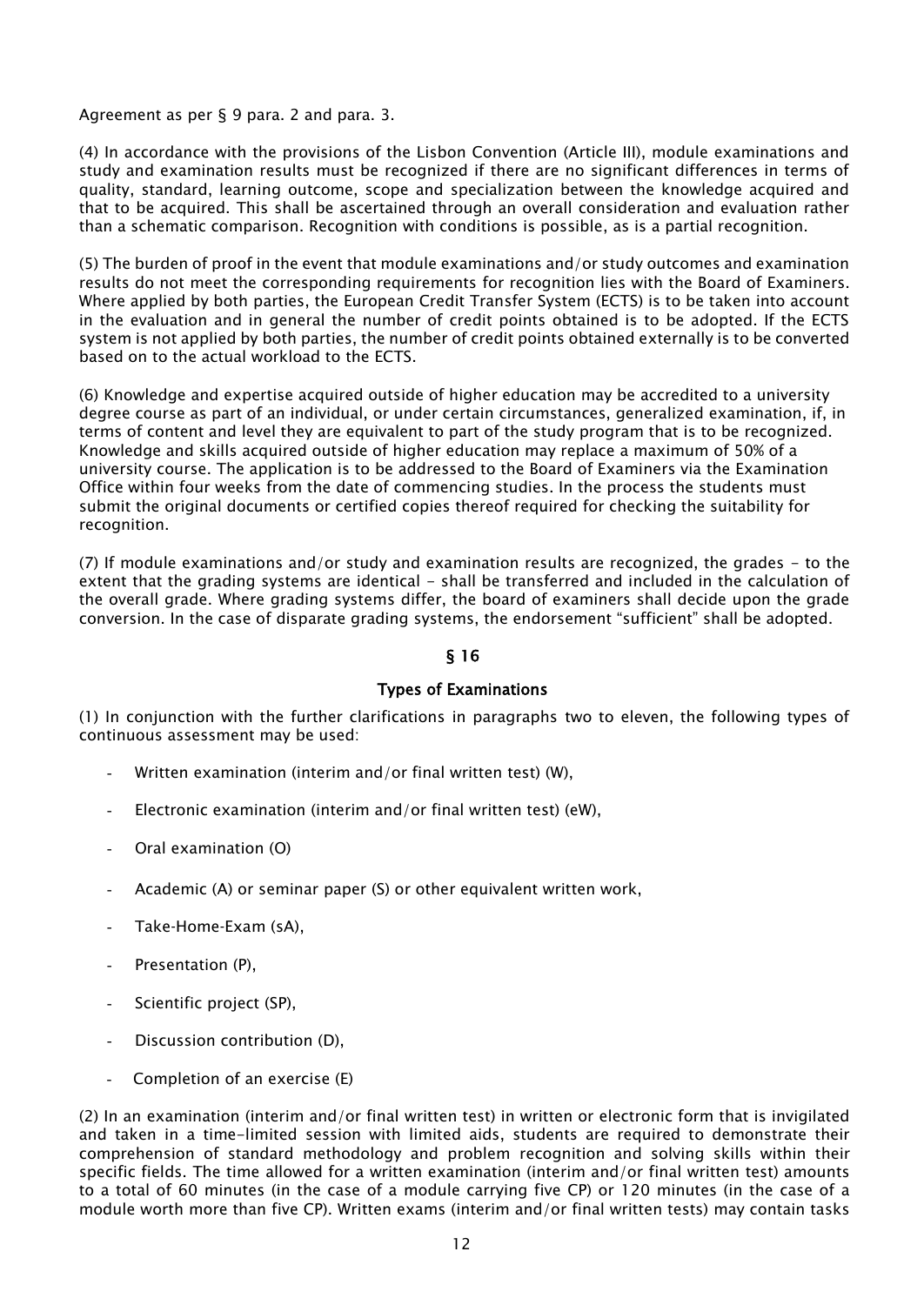or consist of questions, for which there is a choice of several answers (multiple choice).

(3) In the case of written examinations including multiple-choice exercises, the examination candidate must indicate which of the answers provided he or she considers to be the most applicable. When compiling the examination questions for a multiple-choice test, those answers that are considered applicable must be specified. The second examiner, in conjunction with § 20 para 3, is responsible for checking the examination questions before determining the examination result to establish whether they, as measured by the requirements of para. 2, are erroneous. If this check should establish that individual questions are erroneous, they must not be taken into account in determining the examination result.

(4) A multiple-choice test shall always be deemed to have been passed if the examination candidate has achieved at least 50 per cent of the possible points score (absolute pass mark). The examination shall also always be deemed to have been passed if the points score achieved by the candidate is at least 50 per cent of the average points score achieved by the top 5% of the participants in the test, but no less than 40 per cent of the maximum possible points score (sliding scale pass mark). In the case of repeated examinations, the sliding scale pass mark in line 2 must not be applied if the number of participants is 45 candidates or fewer. In this case the absolute pass mark pursuant to line 1 shall apply. This paragraph shall apply if the proportion of examination questions in the multiple-choice test exceeds 50 percent of the total achievable score.

(5) The student should demonstrate, by means of an oral examination, that he or she understands the contexts of the area being examined and is able to understand specific questions relating to the contexts. The oral examination shall be conducted by several examiners (panel examination) or by one examiner and an expert assessor in the form of an individual or group examination, whereby up to 4 students may constitute a group. The assessor is to be consulted before a final grade is awarded. As a general rule the duration of the examination for each student shall be fifteen minutes. The essential points of the examination and its evaluation must be recorded in writing. This record must be signed by the examiners and the assessors. The result of the module examination is to be made known to the student directly following the oral examination.

(6) An academic or seminar paper or other equivalent written work requires an experimental, empirical or theoretical approach to a task from the specialized area. Students are free to propose topics and task definitions for their papers. However, their proposals shall not give rise to a legal entitlement. Other written work (e.g. a research paper, coursework or project work) may be considered to be the equivalent of a seminar paper.

(7) A written report (e.g. working on a case study, spreadsheet analysis, essay, abstract or assignment) comprises an independent written discussion of a subject-specific or interdisciplinary problem, where appropriate including and evaluating relevant literature.

(8) A presentation comprises an independent and in-depth discussion of a problem from the work context of the course with the inclusion and evaluation of relevant literature plus the presentation of the work and communication of the results in an oral presentation as well as in the subsequent discussion. Presentations must be provided in documentary form for assessment.

(9) By working on a joint academic project, students must demonstrate their capacity to produce scientific work independently as well as to work in a team. Individual contributions to a project must be clearly discernible.

(10) Through oral examinations in the form of a discussion contribution, the students should demonstrate that they are familiar with the context of the subject area and are able to understand specific questions relating to the context.

(11) An exercise consists of a sequence of tasks provided by the relevant lecturer which must be completed independently by a fixed deadline. The exercise may include reviewing the tasks and discussing any problems. Exercises may also include a written report or another kind of presentation of individual exercise work.

(12) Group projects are also a permissible form of examination. The contribution of each individual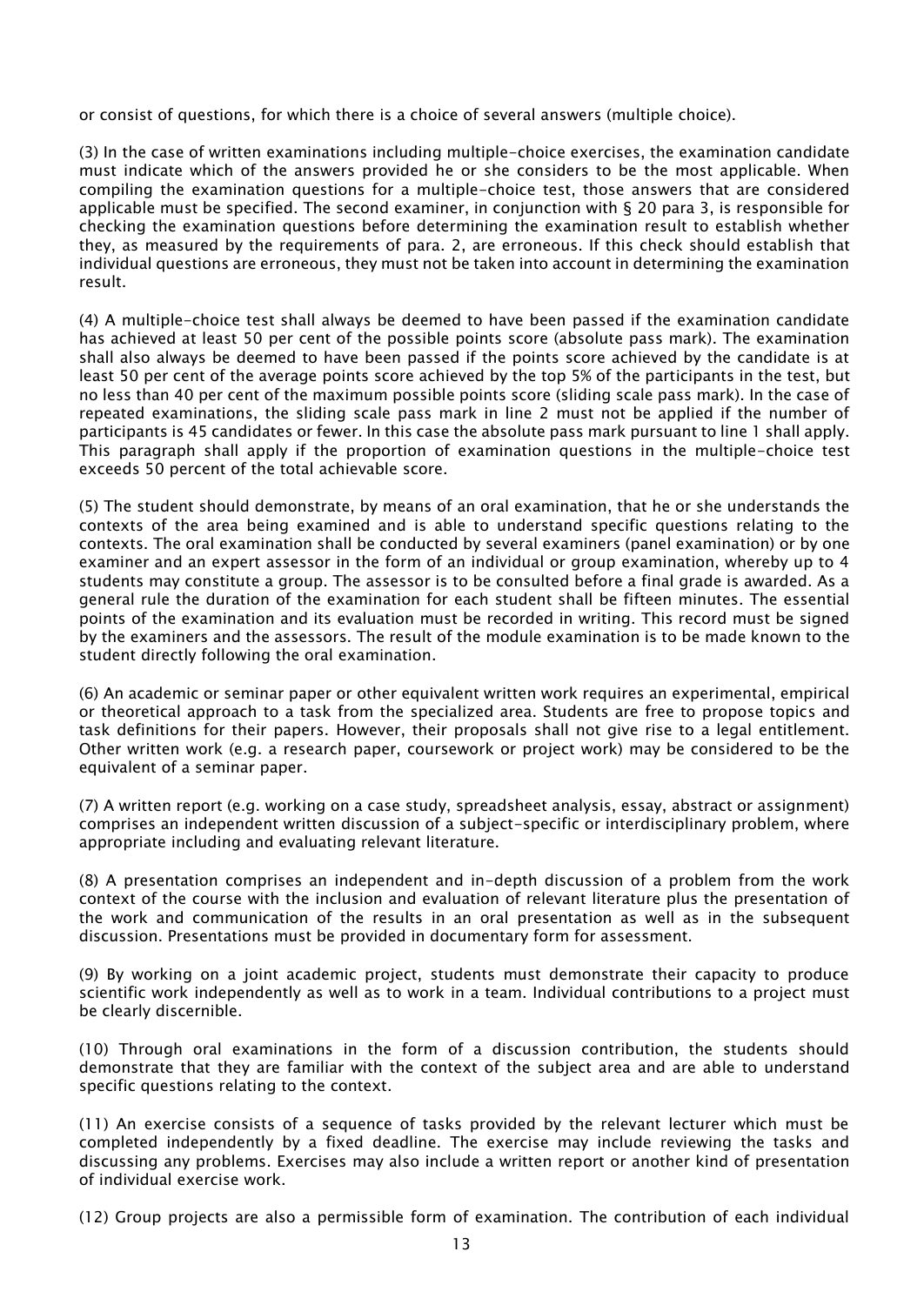student must meet the examination requirements and be clearly discernible and assessable on the basis of sections, pages or other objective criteria.

(13) Modules are generally concluded with an examination. A combination of types of module examination as set out in paragraph 1 is permissible, if the intended aim of a reasonable examination burden is achieved, whilst maintaining the principle of competence-based assessment. The form and scope of continuous assessment for the individual modules can be found in the appendices containing the study and examination schedules and/or the module handbooks.

(14) The type and scope of the module examinations can be found in the study and examination schedule and/or the module handbook. The types of continuous assessment set out in these regulations or in the module handbook may be changed under the following conditions:

- a) If a small number of candidates are registered or can be expected for an examination that is designated as a written examination, then upon application by the examiner, the board of examiners may agree to the examination being conducted orally instead.
- b) If a large number of candidates are registered or can be expected for an examination that is planned as an oral examination, then upon application by the examiner, the board of examiners may agree to the examination being conducted in writing instead.

This approval shall only apply for one examination date. Students must be notified immediately of any change to the continuous assessments approved by the board of examiners.

(15) The examiner shall decide which examination aids may be used in a written examination. A list of the authorized aids must be supplied in good time before the start of the examination. Grades must be announced no later than the end of the semester during which the exam was taken.

## § 17 Public Access to Oral Examinations

As long as they themselves are not registered to take the same module examination, students of these programs who have yet to successfully complete the respective examination may be admitted as observers to the oral examinations as per § 16 para 5. A corresponding application must be made to the board of examiners of the Faculty of Economics and Management. This, however, does not include the counseling and notification of the examination candidates with regard to their examination results. Pursuant to sentence 1, a student may apply to exclude observers from his or her examination.

#### § 18 Examination Administration System

(1) Students shall use existing online means of access in person to the electronic examination administration system. This system is used to electronically administer the examination data, registration and deregistration for module exams, and announcement of module grades; the board of examiners may enact more detailed regulations for the execution of the process.

(2) As far as they are able, students are obliged to check the accuracy of the entries in the examination administration system at least once per semester; any transcription errors must be reported immediately.

(3) The examiners as defined in § 14 shall take part in electronically recording the examination results. The grading lists shall be retained by the board of examiners responsible for the module examination.

(4) The module examination results shall, where possible, be announced via the electronic examination administration system or by notice on the notice board. In this respect, students are obliged to utilize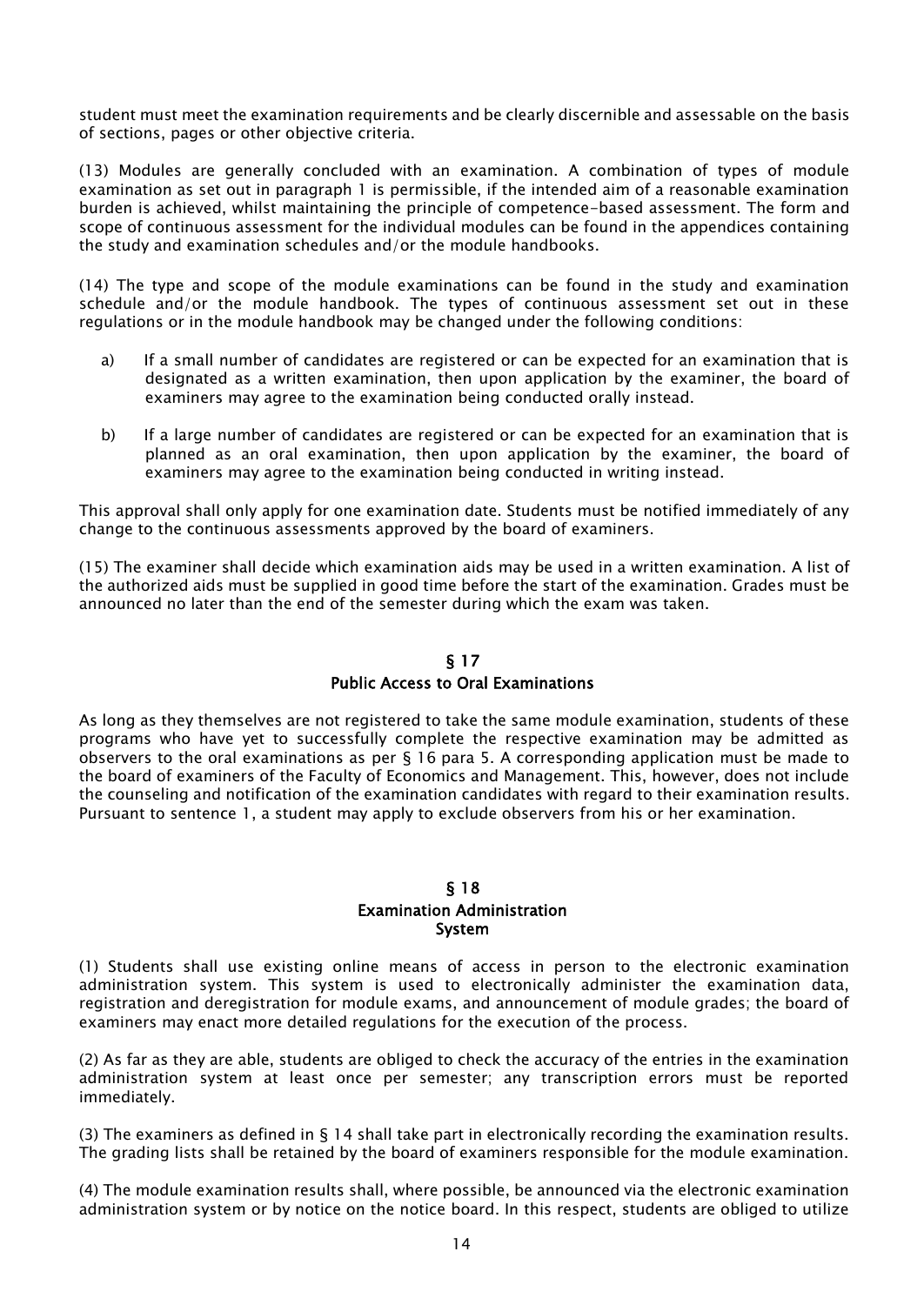the examination administration system. The assessment result shall be considered to have been announced by at the latest two weeks after the assessment has been entered in the electronic examination administration system or after being posted on the notice board, if the relevant students have not already been verifiably made aware of the result already. The students shall be notified in the customary manner that the examination results have been entered in the electronic examination administration system.

(5) If a student wishes to leave the university or change course, upon application a written confirmation will be issued containing all module examinations sat and their grades and indicating whether the master's examination has not yet been completed or if it has been irrevocably failed.

#### § 19

#### Admittance to Examinations

(1) Anyone who is enrolled at Otto von Guericke University may be admitted to the module examinations. The completion of module examinations in the same semester in other institutes of higher education either at home or abroad is not significant.

(2) The module examinations are generally arranged by the end of the semester. The deadlines stipulated by the chair of the board of examiners and announced by notice at the latest four weeks before the expiration of said deadlines for registration for the examinations are cut-off dates. The registration deadline is usually four weeks after the start of classes. Upon application by the examiner to the board of examiners, in the case of seminars, a different registration deadline may be stipulated. Students will be made aware of this by notice and/or via the faculty home page and/or the website of the examination office, unless these study and examination regulations expressly specify otherwise.

(3) Before the start of each module examination, the student must have registered for it with the board of examiners. For modules completed in the Faculty of Economics and Management, this registration shall take place either by means of electronic enrollment via the web portal of the university or by personally signing a registration form specifically for the examination. For module examinations that are completed in other faculties, a separate registration in the examination office of the faculty offering the examination must be undertaken. In accordance with  $\S$  16 para. 16, the registration and deregistration deadlines of the faculty offering the examination shall apply. The registration also applies for any repeat examinations in the ongoing semester. This also applies to module examinations that are taken during the study program in the selected course at another institution of higher education. For this, the signed Learning / Change to Learning Agreement constitutes the written examination registration in accordance with § 9 para. 3. Retrospective registration not permitted. After achieving the necessary CP for successful completion of the program, it will not be possible to register again for the same examination.

(4) Registration may be revoked in writing no later than four weeks before the start of the examination period by submission to the board of examiners, or electronically in the designated web portal. In the event of a withdrawal, a new application for admission to the examination must be submitted in accordance with paragraphs 1 and 2 for a later examination date. Students may not withdraw from an examination in the following cases:

- In the module description is clearly stated that a withdraw from the examination is not allowed/ possible;
- Two weeks after the registration for a seminar;
- Two weeks after the registration for a scientific project.

(5) Students who after completion of the second semester cannot successfully demonstrate having obtained at least 25 CP may be invited by the head of program to take part in a course guidance session in which the reasons for exceeding the expected time period are discussed and the future study progress is planned.

(6) The Board of Examiners is responsible for admission decisions. Admission must be refused if: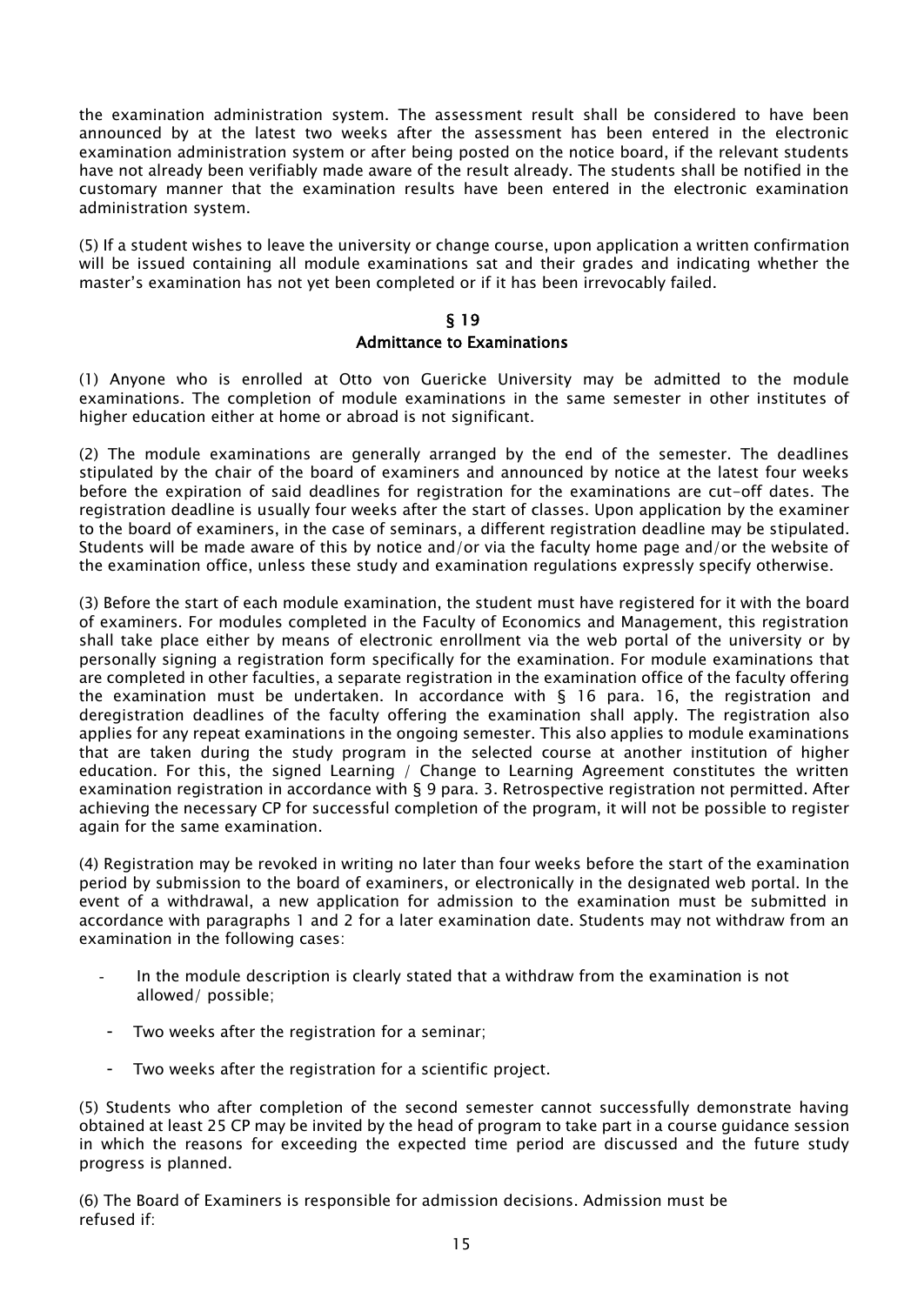- 1. The requirements for admission are not met or
- 2. The documents are incomplete or
- 3. The examination has been irrevocably failed or is deemed to have been irrevocably failed.

#### § 20 **Calculation** of Module Grades

(1) A module examination must be taken for each module. The module examinations are to be assessed by the relevant examiners. The result of the module examination must be announced by the latest at the end of the semester in which the exam took place.

(2) The following grades are to be used for the assessment of module examinations:

| Grade | Designation    | Definition                                                                                  |
|-------|----------------|---------------------------------------------------------------------------------------------|
|       | Very good      | An outstanding performance                                                                  |
|       | Good           | A performance which is significantly above average                                          |
|       | Satisfactory   | An average performance                                                                      |
|       | Sufficient     | A performance which, in spite of its shortcomings, is<br>considered to be sufficient        |
|       | Not-Sufficient | A performance which, because of substantial<br>shortcomings, does not meet the requirements |

For the sake of greater differentiation, individual grades may be rounded up or down by 0.3; this does not apply to the following grades: 0.7, 4.3, 4.7 and 5.3. The grade of the module examination must be communicated to the Examination Office immediately.

(3) A module examination is considered to have been passed if a minimum grade of "sufficient" is awarded. If a module examination is graded by more than one examiner, it is considered to have been passed if all examiners award at least a grade of "sufficient".

(4) If the grades awarded by the examiners in accordance with para. 1 differ from one another, then in accordance with para. 2 the grade for the module examination shall be the arithmetic average closest to both individual grades; in case of doubt, the better grade of the two is to be awarded.

#### § 21 Retake of Module Examinations

(1) Examinations in the compulsory modules that are failed (grade not-sufficient/E) or deemed to have been failed may be repeated twice. § 20 applies accordingly for the assessment grading. Examinations that have been passed may not be repeated.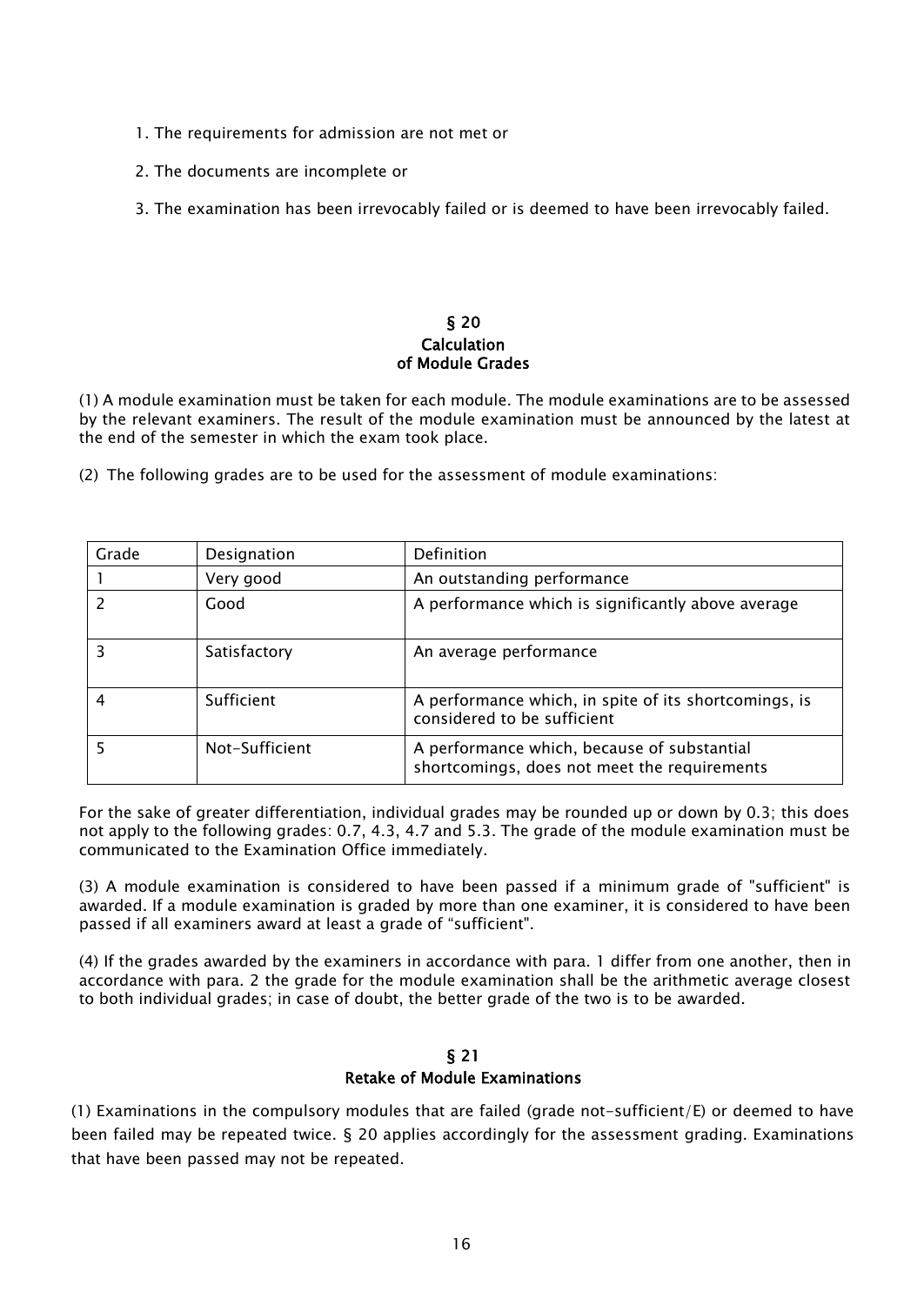(2) Notwithstanding paragraph 1, for compulsory electives and elective module examinations failed examinations are not counted. Therefore, it is not necessary to retake failed compulsory elective and/or elective modules.

(3) Notwithstanding paragraph 2, compulsory elective examinations, which are in form of a seminar with 10 CP, and/ or in form of a scientific project with 15 CP, a maximum of two retakes each are allowed for examinations graded with "not sufficient".

## § 22 Additional Modules

(1) Students may undertake additional module examinations over and above the modules offered in their respective program.

(2) The result of the additional modules will, if the examination was registered for in advance, be included in the certificate and/or grade confirmation. The results of additional modules will not be taken into consideration when calculating grade point averages and when determining the overall grade.

#### § 23 Non-Attendance, Withdrawal, Cheating, Breach of Regulations

(1) If, after registering for a module examination for which the time and location has been set, the candidate fails to attend without a good reason, or if he or she withdraws from the module examination after it has commenced without good reason, then he or she shall be awarded a grade of "not-sufficient" (5.0) for the module examination concerned. The same applies if an assessment is not submitted by the prescribed submission deadline or a module examination is not completed by the prescribed date.

(2) Students wishing to withdraw from a module examination after the end of the withdrawal period in accordance with § 19 para 4 must apply in writing to the Board of Examiners. The reason for missing or withdrawing from the examination must be provided in writing without delay to the Board of Examiners and must be substantiated. In the case of impairments caused by ill health, the withdrawal from the examination must be substantiated by a doctor's note. In cases of doubt, the doctor may be appointed by the chair of the Board of Examiners. If the Board of Examiners recognizes the reason given, then the candidate will be notified either in writing or electronically.

(3) Should the candidate attempt to influence the result of an examination by deception, then the module examination result concerned shall be recorded as "not-sufficient" (5.0). Making use of unauthorized aids after the start of an examination shall always be deemed to be an attempt at deception within the meaning of line 1. In particularly serious cases, the Board of Examiners may revoke the right to repeat the module examination.

(4) If a candidate disrupts the proper process of an assessment / module examination, then he or she may be excluded by the examiner or invigilator from continuing with the assessment / module examination. If this is the case, the module examination shall be deemed to have been graded as "notsufficient" (5.0).

(5) Adverse decisions in accordance with paragraphs 1 to 4 must be communicated in writing without delay to the candidate and must be justified.

#### § 24 Protective Provisions, Compensation for Disadvantages

(1) Where a student provides credible evidence (medical certificate) that, due to a prolonged or permanent illness, he or she is completely or partially unable to fulfill the module examination requirements in the prescribed form, the Board of Examiners must provide the student with the possibility of taking equivalent module examinations in a different form.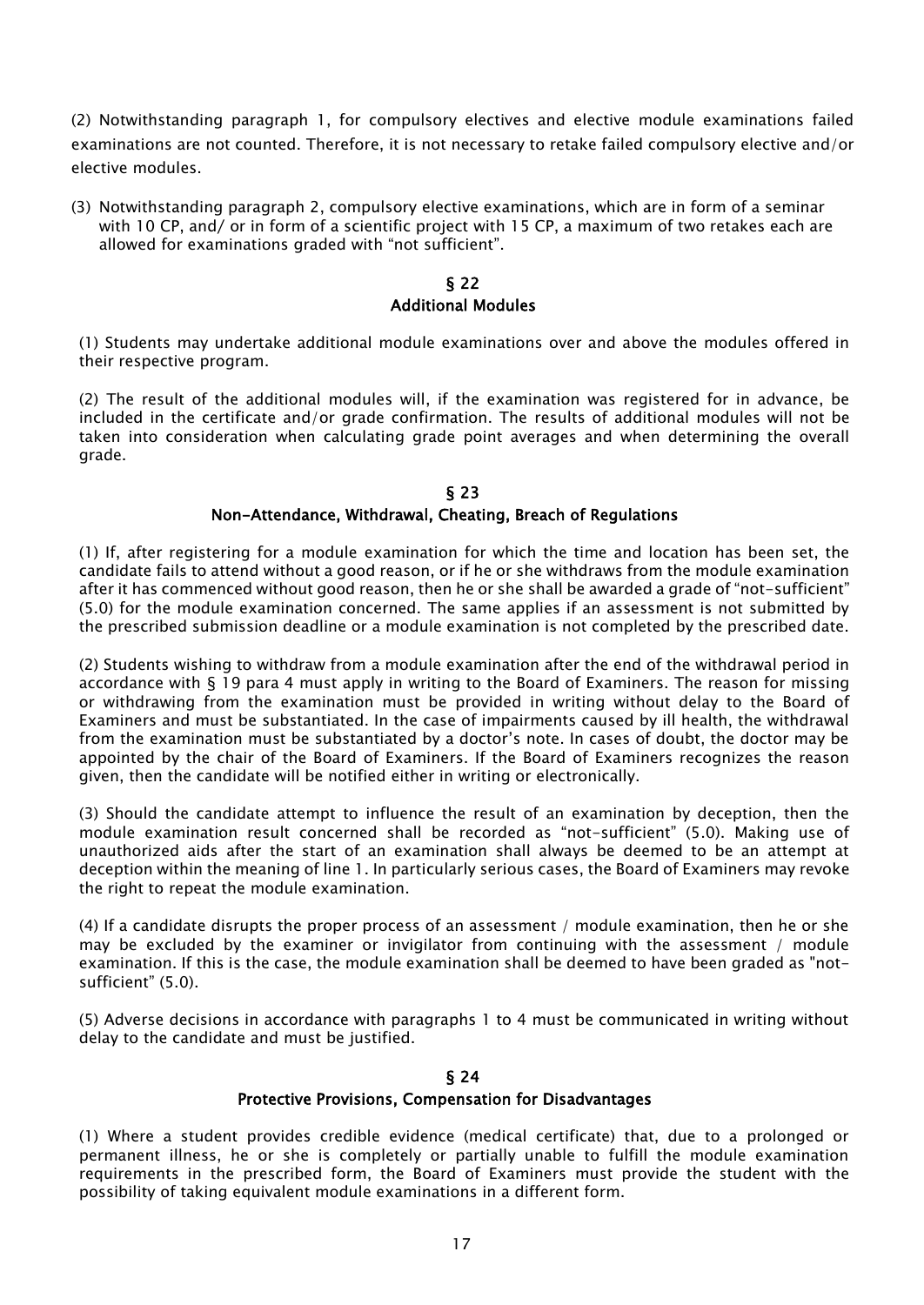(2) Disabled students may be granted additional materials or aids to compensate for disadvantages, provided that this is necessary to establish equality of opportunity. To this end, the duration of the assessment may be extended to a reasonable degree, or approval may be given for the examination to be taken in a different form. A disabled student is defined as someone who, due to a protracted or permanent physical impediment, is not in a position to complete the examination in the prescribed form, either in part or in full. The impediment must be substantiated. The university may require substantiation in the form of a medical certificate or submission of a certificate of disability. Compensation for disadvantage must be applied for in writing to the Board of Examiners. The application should be made no later than when registering for the module examination.

(3) In applying these study and examination regulations, the protective provisions pursuant to the Maternity Protection Act and in accordance with the time limits set out by the Federal Child-Raising Allowance Act regarding parental leave are to be strictly adhered to and their utilization facilitated, especially with regard to the calculation of time limits. During a leave of absence granted in order to care for a close relative, students are free to continue with their studies and examinations. Upon written application to the Board of Examiners, students may repeat a failed examination during their leave of absence.

## § 25 Objection Procedure

Students may file an objection against adverse administrative acts in connection with examination matters in writing or verbally for transcription, with the Board of Examiners in accordance with the Administrative Procedure Act (Verwaltungsverfahrensgesetz, VwVfG).

It is recommended to provide reasons in writing to the objection. In case the Board of Examiners does not agree to the objection, the relevant student must be provided with an official decision statement including instructions on how to appeal.

## IV. Master's Degree

#### § 26

## Registration for the Modul "Master's Thesis"

(1) The "Master's Thesis" is a mandatory module of the IMME master's study program of § 1. In a framework of a final seminar, a "written thesis paper" in English language is compulsory.

(2) In conduction of the module "Master's Thesis" students must show that they are capable, within a given period, of working independently, using scientific methods, on a particular issue from the subject area. The topic and task definition of the written work must correspond to the purpose of the examination and the given timeframe. The kind of task and the project definition must be specified when the topic is assigned. Within the context of the final seminar, the candidate must demonstrate that he or she is able to adequately present and explain the problems and solutions on which he or she has been working.

(3) Only applicants who

- are enrolled at Otto von Guericke University on the study program stated in § 1,
- have successfully acquired at least 75 CP including all compulsory modules,
- have successfully passed at least one specialization, and
- have successfully completed a seminar in a scope of 10 CP…
- will be admitted to the "Master's Thesis" module.

(4) For the permission to write a master's thesis must be applied for in writing to the Board of Examiners. The seminar lecturers may set up content related admission requirements for the respective final seminar.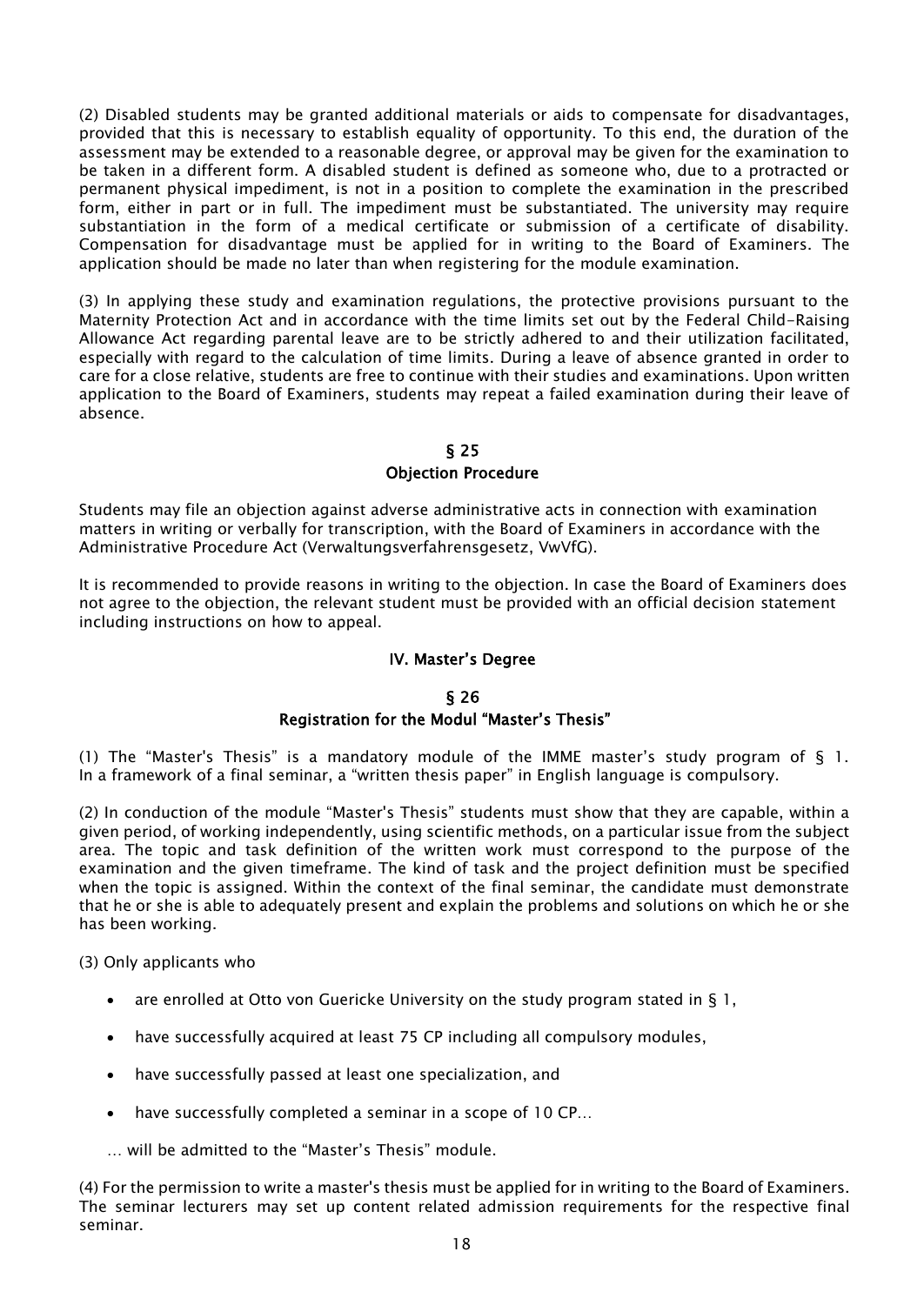#### § 27 Issuing of the Topic, Submission, Assessment of the "Master's Thesis"

(1) The topic shall be set by the lead examiner in consultation with the student to be examined. Students should be given the opportunity to make proposals for the thesis topic and task definition. However, their proposals shall not give rise to a legal entitlement. Following receipt of an application, the board of examiners shall guarantee that the student receives a topic in good time. During the preparation of a thesis, each student shall be supervised by their lead examiner.

(2) For the setting of topics, the Board of Examiners shall appoint persons from the ranks of professors, junior professors, university and private lecturers and research associates who hold a doctorate and who are active within the faculty. Over and above this, with their agreement, other habilitated members of the faculty may also be appointed as examiners. The Board of Examiners may limit the number of theses to be supervised by one person with the objective of achieving an even distribution among the persons setting topics (supervisors).

(3) The topic of the written thesis shall be issued by the Board of Examiners once the student has been granted permission to write their thesis and the student shall be notified of the submission deadline for their work. The date of issuing of the topic must be put on record. The topic may be returned only once, and only within four weeks of being issued. Afterwards, students must reapply for admission to the "Master's Thesis" module.

(4) The time between the issuing of the topic and the submission of the master's thesis, including a four-week reading period, is 22 weeks. It may be extended by the Board of Examiners with the consent of the topic setter by a maximum of four weeks.

(5) A list of the resources used must be appended to the thesis. When submitting their thesis, students must assert in writing that they have completed the work independently and without the use of any other aids or resources than those indicated, and all passages that have been quoted verbatim or paraphrased from published or unpublished papers have been identified as such. Over and above this, a declaration must be given, and appended to the final thesis, that neither the thesis, nor excerpts from it, have already been used for another examination. Plagiarism is an attempt at deception in accordance with § 23 and any work containing it shall be graded as "not-sufficient".

(6) The thesis must be submitted to the Examination Office in two bound copies plus two copies in digital form by the deadline. If the thesis is not submitted in a timely manner or in the form required, then it shall be graded as "not-sufficient" (5.0). § 23 applies accordingly.

(7) The examiners must appraise and grade the thesis within two months of the date on which it was submitted.

(8) 30 CP are awarded for the successfully completed "Master's Thesis" module.

(9) The module examination as per para. 8 is comprised of two assessments, which must be completed in the context of a final seminar: the "written work or thesis" contributes 80% of the grade for the module examination, whilst the corresponding "presentation" accounts for 20%.

(10) Notwithstanding § 20 para. 2, the grade for the "Master's Thesis" module is calculated as a weighted, arithmetic average of the grades for both assessments as outlined in para. 9. When arriving at a grade for the "Master's Thesis" module, only the first decimal place will be taken into account; all other decimal places will be disregarded without rounding. The grades are as follows:

| For a grade average of           | Designation          |
|----------------------------------|----------------------|
| up to 1.5 and including          | Nerv good $= A$      |
| From 1.6 up to and including 2.5 | <b>Cood</b><br>$= R$ |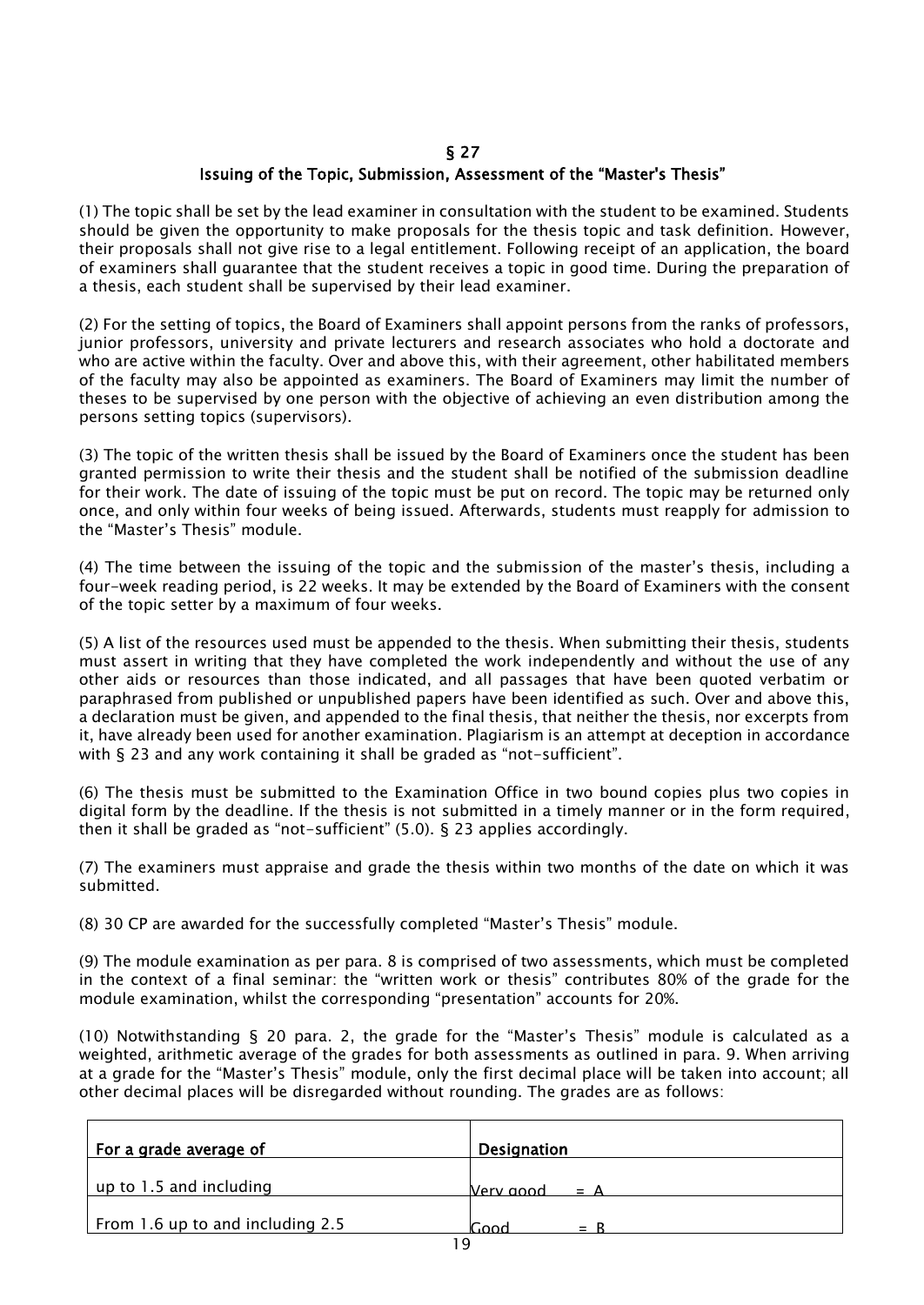| From 2.6 up to and including 3.5 | $Satisfactory = C$          |
|----------------------------------|-----------------------------|
| From 3.6 up to and including 4.0 | <b>Sufficient</b><br>$\Box$ |
| From $4,1$                       | Not Sufficient $=$ E        |

(11) The "Master's Thesis" module shall be deemed to have been passed if both assessments pursuant to para. 9 have each been graded as at least "sufficient".

#### § 28 Repetition of the Master's Thesis Module

(1) The "Master's Thesis" module may be repeated once if it has or is deemed to have been graded as "insufficient". In the process, both assessments must be completed again, pursuant to § 27 para. 9.

- (2) The "Master's Thesis" module must be repeated within the framework of a final seminar during the following semester.
- (3) Once the "Master's Thesis" module has been passed, it cannot be repeated.

## § 29 Overall Master's Degree Grading (GPA)

(1) The master's degree shall be deemed to have been passed when all examinations during the program assessing the compulsory and the compulsory elective modules amounting to 90 CP in accordance with appendices 1 have been successfully completed and the "Master's Thesis" module amounting to 30 CP has been graded as at least "sufficient".

(2) The overall grade of the master's degree is the arithmetic average of the grades for all module examinations passed and the "Master's Thesis" module weighted according to the credit points. When arriving at a final grade, only the first decimal place will be taken into account; all other decimal places will be disregarded without rounding.

(3) If the average of the final grade is better than 1.3, then the classification "with distinction" shall be awarded.

(4) The master's degree is irrevocably failed if the second retake of a module examination, the third module examination in a seminar or the third module examination in a scientific project or the repetition of the "Master's Thesis" module has been graded "not-sufficient" or is deemed to have been graded "not-sufficient".

#### § 30 Certificates and Confirmations

(1) A certificate in English and a transcript in German will be issued for a successfully completed master's degree. The certificate will contain the final grade, the subject and the grade awarded for the Master's Thesis. The certificate shall bear the date on which the last assessment was carried out or the last module examination was completed. It must be signed by the chair of the Board of Examiners and the Dean of the Faculty and stamped with the Otto von Guericke University stamp.

(2) An appendix to the certificate in English stamped with the university stamp together with a transcript in German will list all of the modules completed including the CP and grades awarded for them.

(3) Together with the certificate, students shall receive a Diploma Supplement in the German and English language.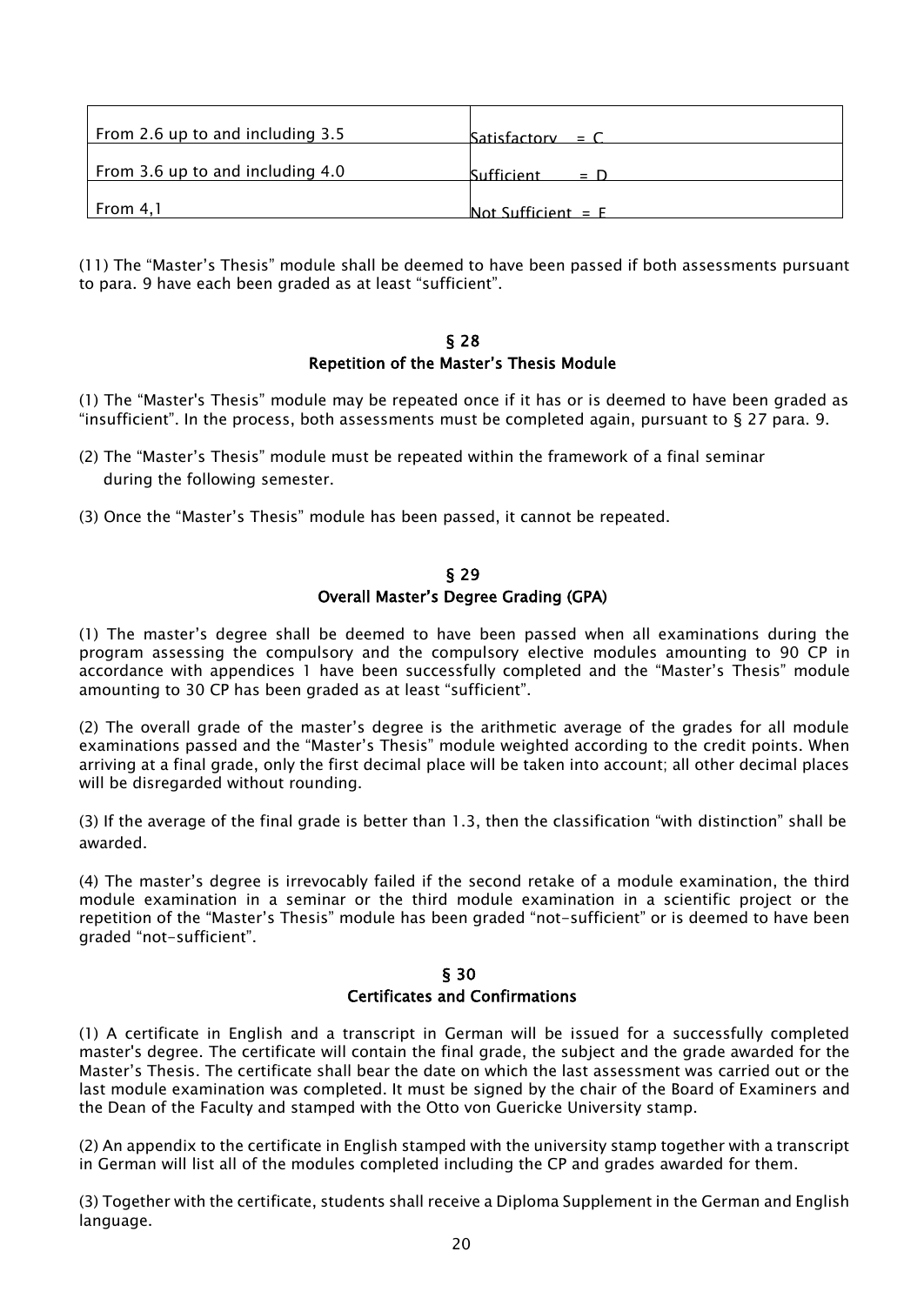### $\sim$  5.31 Transcript of Records

(1) Together with the certificate, students shall receive a transcript of records in English and a copy in German with the date of the certificate. This certifies the awarding of the title of "Master".

(2) This record shall be signed by the Dean of the Faculty at Otto von Guericke University and stamped with the stamp of the Faculty of Economics and Management at Otto von Guericke University.

#### V. Final Provisions

§ 32 Review of Examinations

(1) Within a particular period specified by the board of examiners, after completion of each module examination and at the beginning of the following semester, students may view their written examination scripts, the examiners' assessments and the examination records. Outside of this period, access may only be granted upon written application to the Board of Examiners; the application must be justified and substantiated.

(2) After issuing of the certificate, written applications to the Board of Examiners to view an examination file must be made within a cut-off period of one year. The chairperson of the Board of Examiners will determine the time and place for reviewing the documents.

## § 33 Invalidity of Examination

(1) If a student has cheated in an examination or influenced his or her result through the use of unauthorized aids, and this becomes known after the degree has been awarded, the board of examiners is authorized to declare an examination to have been failed either partially or in its entirety.

(2) If the conditions for admission to the module examination were not met but without any intentional deception, and this only becomes known after the degree has been awarded, the deficiency shall be deemed to have been righted if the examination was passed. If a student has deliberately used unfair means to gain admission, the board of examiners, taking into consideration relevant legal regulations, will decide as to the revocation of any unlawful administrative acts.

(3) Prior to such a decision, the student concerned is to be given the opportunity to make a statement on the matter to the Board of Examiners.

(4) The incorrect certificate must be recovered and replaced by a correct certificate or confirmation in accordance with § 18 paragraph 5. No decision may be made pursuant to paragraphs 1 and 2 after a period of five years has elapsed. In the event that the examination certificate is revoked without replacement, the holder must be stripped of his/her academic degree and the record recovered.

#### § 34

#### Validity and Effective Date of Regulations

(1) The provisions of these study and examination regulations apply to all students who enroll for the first time on the master's program as named in § 1 of these regulations at Otto von Guericke University Magdeburg from the 2019/2020 winter semester.

(2)These study and examination regulations shall enter into force following approval by the President on the day after they are published in the official announcements of Otto von Guericke University.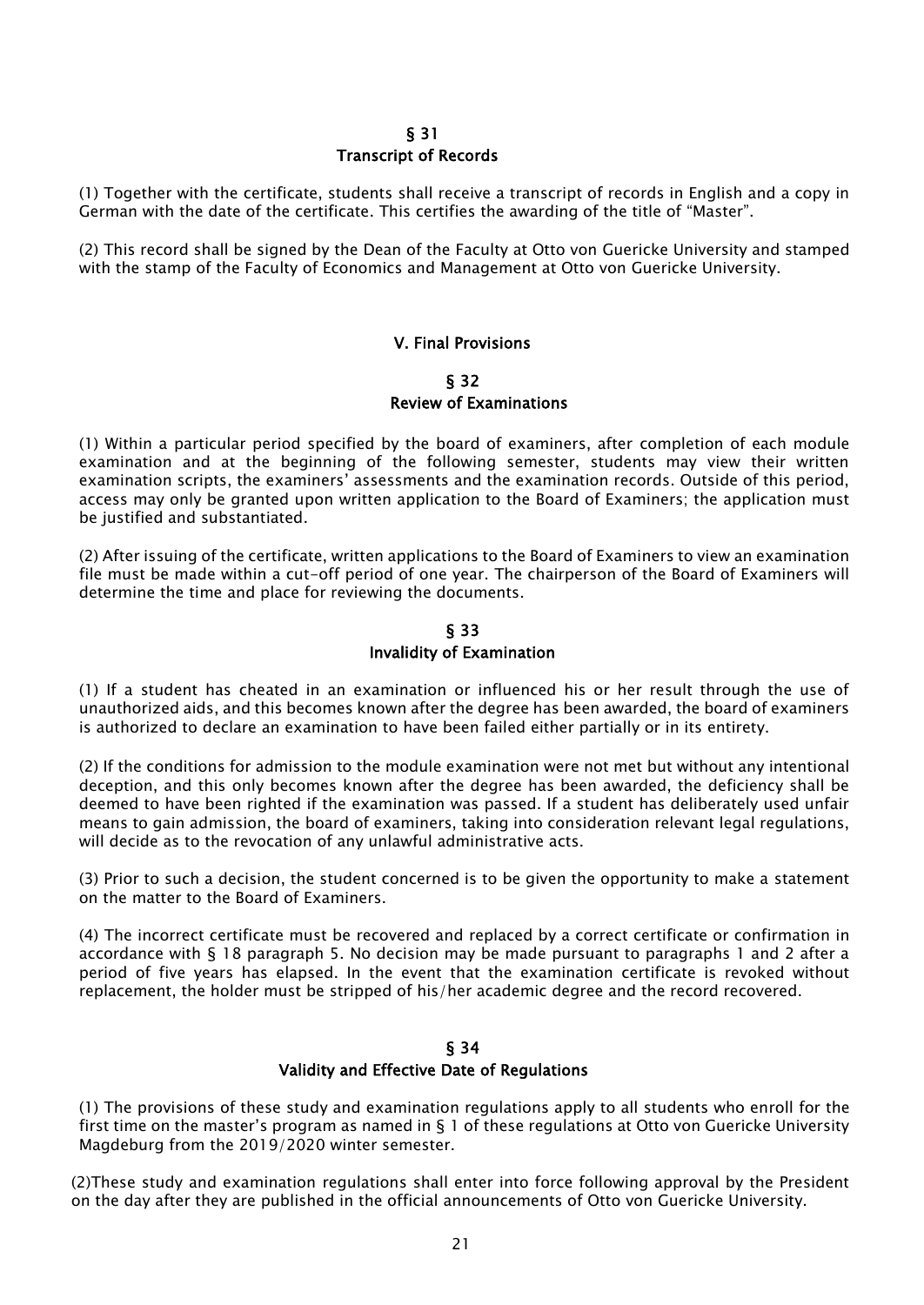Issued by virtue of the resolution of the Faculty Council of the Faculty of Economics and Management dated 26.06.2019 and the resolution of the Senate of Otto von Guericke University Magdeburg dated 10.07.2019.

Magdeburg, 17.07.2019

Prof. Dr.-Ing. Jens Strackeljan

President of Otto von Guericke University Magdeburg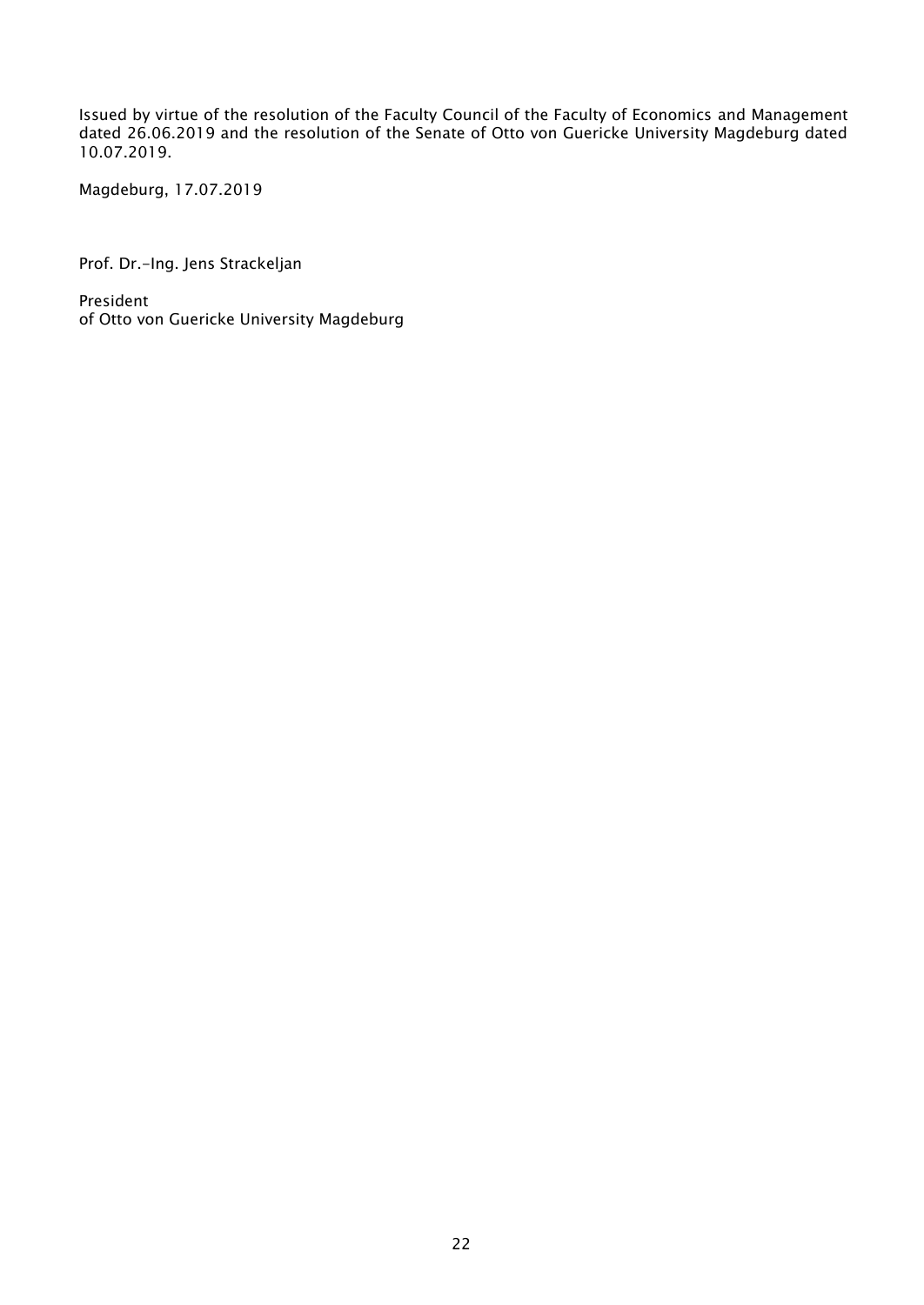Appendix 1.1: Study- and Examination Schedule International Management, Marketing, Entrepreneurship (example 1) Study start winter semester

|         |                                         | 1. Semester (WS) |           |           | 2. Semester (SS) |           |           |            | 3. Semester (WS) |           | 4. Semester (SS) |           |           |
|---------|-----------------------------------------|------------------|-----------|-----------|------------------|-----------|-----------|------------|------------------|-----------|------------------|-----------|-----------|
| Nr.     | <b>Modules</b>                          | <b>SHS</b>       | <b>AT</b> | <b>CP</b> | <b>SHS</b>       | <b>AT</b> | <b>CP</b> | <b>SHS</b> | <b>AT</b>        | <b>CP</b> | <b>SHS</b>       | <b>AT</b> | <b>CP</b> |
| 1.      | <b>Compulsory Modules</b>               |                  |           |           |                  |           |           |            |                  |           |                  |           |           |
| 1.1     | <b>International Corporate Strategy</b> | $2V+2U$          | K60       | 5         |                  |           |           |            |                  |           |                  |           |           |
| 1.2     | <b>Business Decision Making</b>         | $2V+1U$          | K60       | 5         |                  |           |           |            |                  |           |                  |           |           |
| $1.3\,$ | Marketing Methods & Analysis            |                  |           |           | $2V+2U$          | K60       | 5         |            |                  |           |                  |           |           |
| 2.      | <b>Compulsory Elective Modules</b>      |                  |           |           |                  |           |           |            |                  |           |                  |           |           |
| 2.1     | <b>Specialization A</b>                 |                  |           |           |                  |           |           |            |                  |           |                  |           |           |
| 2.1.1   | Modul A1                                | $\ast$           | $\ast$    | 5         |                  |           |           |            |                  |           |                  |           |           |
| 2.1.2   | Modul A2                                |                  |           |           | $\ast$           | $\ast$    | 5         |            |                  |           |                  |           |           |
| 2.1.3   | Seminar                                 |                  |           |           | $2S+*$           | $P, H+*$  | 10        |            |                  |           |                  |           |           |
| 2.1.4   | Scientific Project                      |                  |           |           |                  |           |           | $2S+*$     | $\ast$           | 15        |                  |           |           |
| 2.2     | <b>Specialization B</b>                 |                  |           |           |                  |           |           |            |                  |           |                  |           |           |
| 2.2.1   | Modul B1                                | $\ast$           | $\ast$    | 5         |                  |           |           |            |                  |           |                  |           |           |
| 2.2.2   | Modul B <sub>2</sub>                    | $\ast$           | $\ast$    | 5         |                  |           |           |            |                  |           |                  |           |           |
| 2.2.3   | Modul B3                                |                  |           |           | $\ast$           | $\ast$    | 5         |            |                  |           |                  |           |           |
| 2.2.4   | Modul B4                                |                  |           |           |                  |           |           | $\ast$     | $\ast$           | 5         |                  |           |           |
| 2.2.5   | Modul B5                                |                  |           |           |                  |           |           | $\ast$     | $\ast$           | 5         |                  |           |           |
| 3.      | <b>Elective Modules</b>                 |                  |           |           |                  |           |           |            |                  |           |                  |           |           |
| 3.1     | <b>Elective Modul I</b>                 | $\ast$           | $\ast$    | 5         |                  |           |           |            |                  |           |                  |           |           |
| 3.2     | <b>Elective Modul II</b>                |                  |           |           | $\ast$           | $\ast$    | 5         |            |                  |           |                  |           |           |
| 3.3     | <b>Elective Modul III</b>               |                  |           |           |                  |           |           | $\ast$     | $\ast$           | 5         |                  |           |           |
| 4.      | <b>Master Thesis</b>                    |                  |           |           |                  |           |           |            |                  |           |                  |           | 30        |
| 4.1     | Master Thesis Seminar                   |                  |           |           |                  |           |           |            |                  |           | 2S               | P         |           |
| 4.2     | Written Thesis Paper                    |                  |           |           |                  |           |           |            |                  |           |                  | Η         |           |
|         | <b>Total</b>                            | ~23              |           | 30        | ~20              |           | 30        | ~16        |                  | 30        | $\mathbf{2}$     |           | 30        |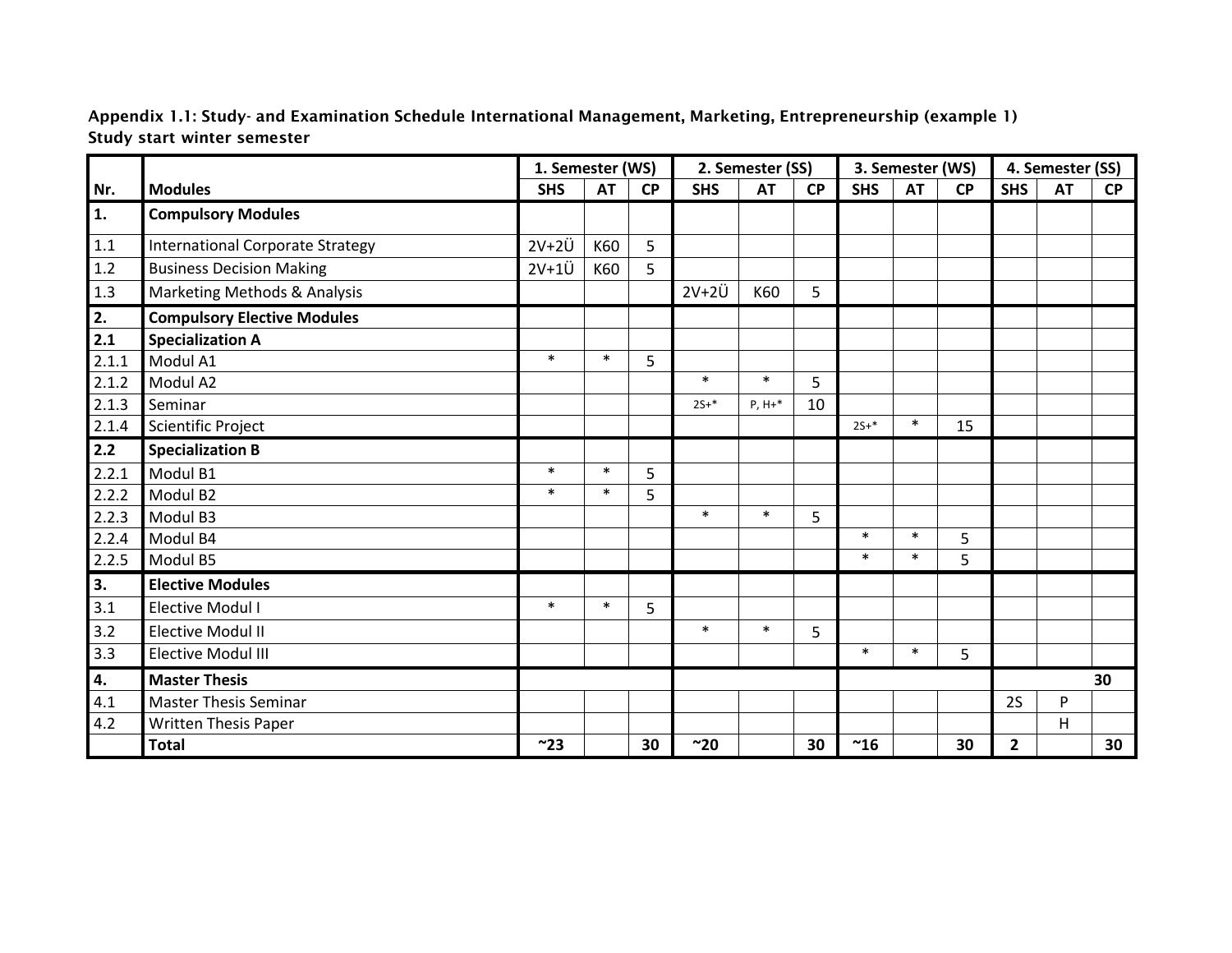**A**ppendix 1.2: Study- and Examination Schedule International Management, Marketing, Entrepreneurship (example 2) Study start winter semester

|         |                                         | 1. Semester (WS) |           |           | 2. Semester (SS) |           |           |            | 3. Semester (WS) |           | 4. Semester (SS) |           |           |
|---------|-----------------------------------------|------------------|-----------|-----------|------------------|-----------|-----------|------------|------------------|-----------|------------------|-----------|-----------|
| Nr.     | <b>Modules</b>                          | <b>SHS</b>       | <b>AT</b> | <b>CP</b> | <b>SHS</b>       | <b>AT</b> | <b>CP</b> | <b>SHS</b> | <b>AT</b>        | <b>CP</b> | <b>SHS</b>       | <b>AT</b> | <b>CP</b> |
| 1.      | <b>Compulsory Modules</b>               |                  |           |           |                  |           |           |            |                  |           |                  |           |           |
| $1.1\,$ | <b>International Corporate Strategy</b> | $2V+2Ü$          | K60       | 5         |                  |           |           |            |                  |           |                  |           |           |
| $1.2\,$ | <b>Business Decision Making</b>         | $2V+1U$          | K60       | 5         |                  |           |           |            |                  |           |                  |           |           |
| $1.3\,$ | Marketing Methods & Analysis            |                  |           |           | $2V+2Ü$          | K60       | 5         |            |                  |           |                  |           |           |
| 2.      | <b>Compulsory Elective Modules</b>      |                  |           |           |                  |           |           |            |                  |           |                  |           |           |
| 2.1     | <b>Specialization A</b>                 |                  |           |           |                  |           |           |            |                  |           |                  |           |           |
| 2.1.1   | Modul A1                                | $\ast$           | $\ast$    | 5         |                  |           |           |            |                  |           |                  |           |           |
| 2.1.2   | Modul A2                                | $\ast$           | $\ast$    | 5         |                  |           |           |            |                  |           |                  |           |           |
| 2.1.3   | Modul A3                                |                  |           |           | $\ast$           | $\ast$    | 5         |            |                  |           |                  |           |           |
| 2.1.4   | Modul A4                                |                  |           |           |                  |           |           | $\ast$     | $\ast$           | 5         |                  |           |           |
| 2.1.5   | Seminar                                 |                  |           |           | $2S+*$           | $P, H+*$  | 10        |            |                  |           |                  |           |           |
| 2.2     | <b>Specialization B</b>                 |                  |           |           |                  |           |           |            |                  |           |                  |           |           |
| 2.2.1   | Modul B1                                | $\ast$           | $\ast$    | 5         |                  |           |           |            |                  |           |                  |           |           |
| 2.2.2   | Modul B2                                |                  |           |           | $\ast$           | $\ast$    | 5         |            |                  |           |                  |           |           |
| 2.2.3   | Modul B3                                |                  |           |           |                  |           |           | $\ast$     | $\ast$           | 5         |                  |           |           |
| 2.2.4   | Modul B4                                |                  |           |           |                  |           |           | $\ast$     | $\ast$           | 5         |                  |           |           |
| 2.2.5   | Scientific Project                      |                  |           |           |                  |           |           | $2S+*$     | $\ast$           | 15        |                  |           |           |
| 3.      | <b>Elective Modules</b>                 |                  |           |           |                  |           |           |            |                  |           |                  |           |           |
| 3.1     | Elective Modul I                        | $\ast$           | $\ast$    | 5         |                  |           |           |            |                  |           |                  |           |           |
| 3.2     | <b>Elective Modul II</b>                |                  |           |           | $\ast$           | $\ast$    | 5         |            |                  |           |                  |           |           |
| 4.      | <b>Master Thesis</b>                    |                  |           |           |                  |           |           |            |                  |           | 30               |           |           |
| 4.1     | <b>Master Thesis Seminar</b>            |                  |           |           |                  |           |           |            |                  |           | 2S               | P         |           |
| 4.2     | <b>Written Thesis Paper</b>             |                  |           |           |                  |           |           |            |                  |           |                  | H         |           |
|         | <b>Total</b>                            | ~23              |           | 30        | ~20              |           | 30        | ~16        |                  | 30        | $\overline{2}$   |           | 30        |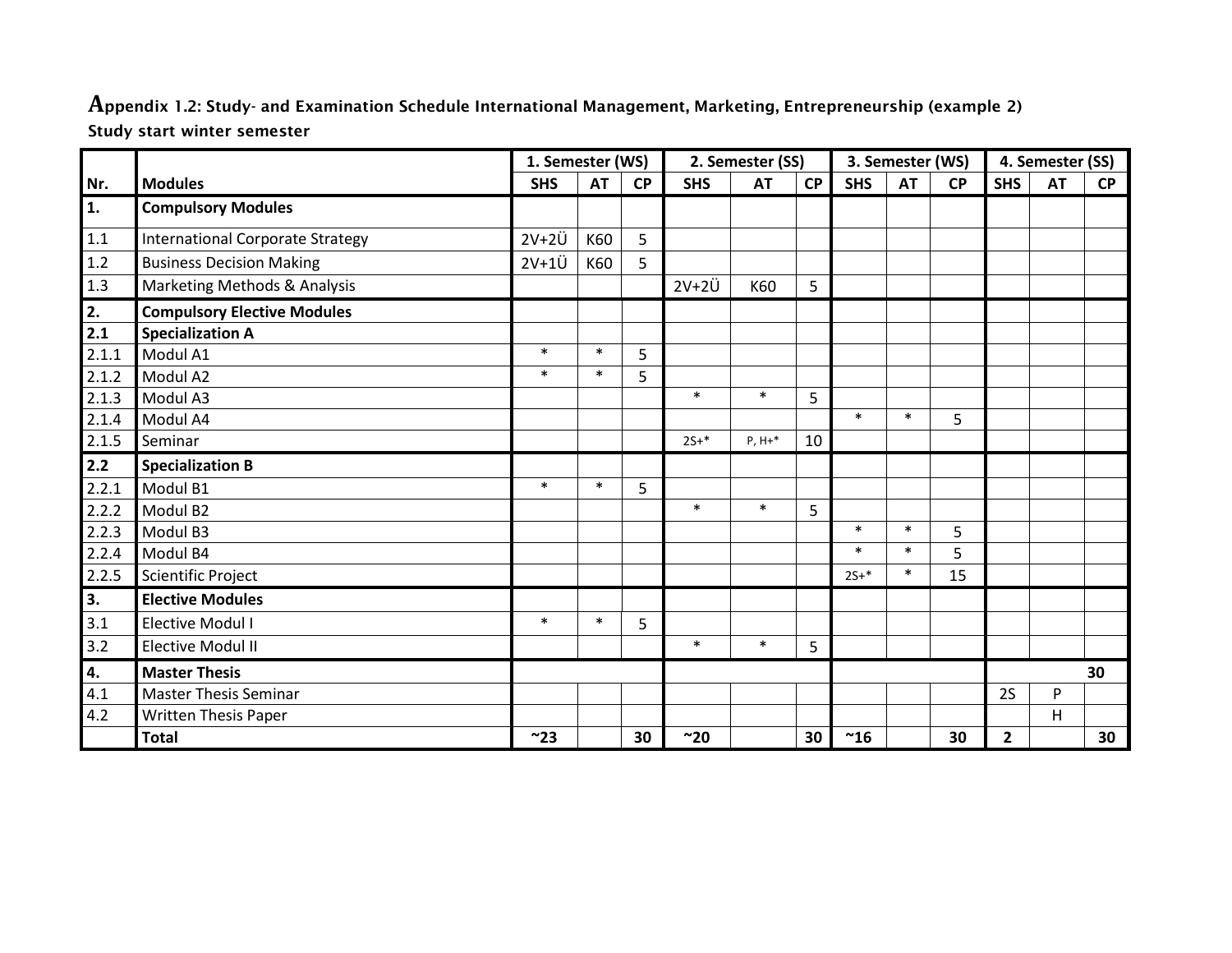Appendix 2.1: Study- and Examination Schedule International Management, Marketing, Entrepreneurship (example 1) Study start summer semester

|         |                                         | 1. Semester (SS) |           | 2. Semester (WS) |            |           |           | 3. Semester (SS) |           | 4. Semester (WS) |                |           |           |
|---------|-----------------------------------------|------------------|-----------|------------------|------------|-----------|-----------|------------------|-----------|------------------|----------------|-----------|-----------|
| Nr.     | <b>Modules</b>                          | <b>SHS</b>       | <b>AT</b> | <b>CP</b>        | <b>SHS</b> | <b>AT</b> | <b>CP</b> | <b>SHS</b>       | <b>AT</b> | <b>CP</b>        | <b>SHS</b>     | <b>AT</b> | <b>CP</b> |
| 1.      | <b>Compulsory Modules</b>               |                  |           |                  |            |           |           |                  |           |                  |                |           |           |
| 1.1     | <b>International Corporate Strategy</b> |                  |           |                  | $2V+2Ü$    | K60       | 5         |                  |           |                  |                |           |           |
| $1.2\,$ | <b>Business Decision Making</b>         |                  |           |                  | $2V+1U$    | K60       | 5         |                  |           |                  |                |           |           |
| $1.3$   | Marketing Methods & Analysis            | $2V+2Ü$          | K60       | 5                |            |           |           |                  |           |                  |                |           |           |
| 2.      | <b>Compulsory Elective Modules</b>      |                  |           |                  |            |           |           |                  |           |                  |                |           |           |
| 2.1     | <b>Specialization A</b>                 |                  |           |                  |            |           |           |                  |           |                  |                |           |           |
| 2.1.1   | Modul A1                                | $\ast$           | $\ast$    | 5                |            |           |           |                  |           |                  |                |           |           |
| 2.1.2   | Modul A2                                | $\ast$           | $\ast$    | 5                |            |           |           |                  |           |                  |                |           |           |
| 2.1.3   | Seminar                                 |                  |           |                  | $25 + *$   | $P, H+*$  | 10        |                  |           |                  |                |           |           |
| 2.1.4   | Scientific Project                      |                  |           |                  |            |           |           | $2S+*$           | $\ast$    | 15               |                |           |           |
| $2.2$   | <b>Specialization B</b>                 |                  |           |                  |            |           |           |                  |           |                  |                |           |           |
| 2.2.1   | Modul B1                                | $\ast$           | $\ast$    | 5                |            |           |           |                  |           |                  |                |           |           |
| 2.2.2   | Modul B <sub>2</sub>                    | $\ast$           | $\ast$    | 5                |            |           |           |                  |           |                  |                |           |           |
| 2.2.3   | Modul B3                                |                  |           |                  | $\ast$     | $\ast$    | 5         |                  |           |                  |                |           |           |
| 2.2.4   | Modul B4                                |                  |           |                  | $\ast$     | $\ast$    | 5         |                  |           |                  |                |           |           |
| 2.2.5   | Modul B5                                |                  |           |                  |            |           |           | $\ast$           | $\ast$    | $5\phantom{.}$   |                |           |           |
| 3.      | <b>Elective Modules</b>                 |                  |           |                  |            |           |           |                  |           |                  |                |           |           |
| 3.1     | Elective Modul I                        | $\ast$           | $\ast$    | 5                |            |           |           |                  |           |                  |                |           |           |
| 3.2     | <b>Elective Modul II</b>                |                  |           |                  |            |           |           | $\ast$           | $\ast$    | 5                |                |           |           |
| 3.3     | <b>Elective Modul III</b>               |                  |           |                  |            |           |           | $\ast$           | $\ast$    | 5                |                |           |           |
| 4.      | <b>Master Thesis</b>                    |                  |           |                  |            |           |           |                  |           |                  |                |           | 30        |
| 4.1     | Master Thesis Seminar                   |                  |           |                  |            |           |           |                  |           |                  | 2S             | P         |           |
| 4.2     | Written Thesis Paper                    |                  |           |                  |            |           |           |                  |           |                  |                | H         |           |
|         | <b>Total</b>                            | ~24              |           | 30               | ~19        |           | 30        | ~16              |           | 30               | $\overline{2}$ |           | 30        |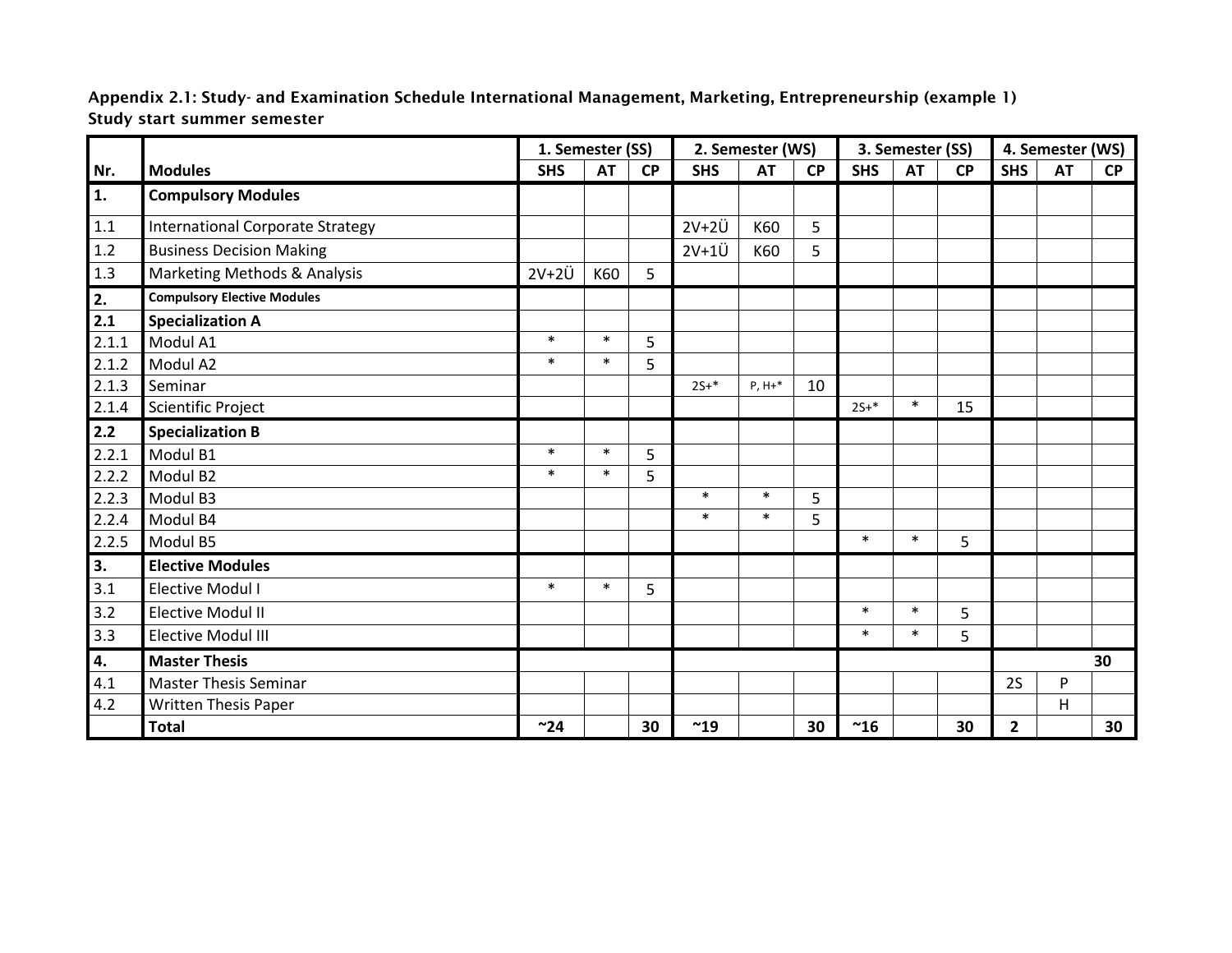Appendix 2.2: Study- and Examination Schedule International Management, Marketing, Entrepreneurship (example 2) Study start summer semester

|         |                                         | 1. Semester (SS) |           | 2. Semester (WS) |            |           |           | 3. Semester (SS) |           | 4. Semester (WS) |              |           |           |
|---------|-----------------------------------------|------------------|-----------|------------------|------------|-----------|-----------|------------------|-----------|------------------|--------------|-----------|-----------|
| Nr.     | <b>Modules</b>                          | <b>SHS</b>       | <b>AT</b> | <b>CP</b>        | <b>SHS</b> | <b>AT</b> | <b>CP</b> | <b>SHS</b>       | <b>AT</b> | <b>CP</b>        | <b>SHS</b>   | <b>AT</b> | <b>CP</b> |
| 1.      | <b>Compulsory Modules</b>               |                  |           |                  |            |           |           |                  |           |                  |              |           |           |
| $1.1\,$ | <b>International Corporate Strategy</b> |                  |           |                  | $2V+2U$    | K60       | 5         |                  |           |                  |              |           |           |
| 1.2     | <b>Business Decision Making</b>         |                  |           |                  | $2V+1U$    | K60       | 5         |                  |           |                  |              |           |           |
| 1.3     | Marketing Methods & Analysis            | $2V+2U$          | K60       | 5                |            |           |           |                  |           |                  |              |           |           |
| 2.      | <b>Compulsory Elective Modules</b>      |                  |           |                  |            |           |           |                  |           |                  |              |           |           |
| 2.1     | <b>Specialization A</b>                 |                  |           |                  |            |           |           |                  |           |                  |              |           |           |
| 2.1.1   | Modul A1                                | $\ast$           | $\ast$    | 5                |            |           |           |                  |           |                  |              |           |           |
| 2.1.2   | Modul A2                                | $\ast$           | $\ast$    | 5                |            |           |           |                  |           |                  |              |           |           |
| 2.1.3   | Modul A3                                |                  |           |                  | $\ast$     | $\ast$    | 5         |                  |           |                  |              |           |           |
| 2.1.4   | Modul A4                                |                  |           |                  |            |           |           | $\ast$           | $\ast$    | 5                |              |           |           |
| 2.1.5   | Seminar                                 |                  |           |                  | $2S+*$     | $P, H+*$  | 10        |                  |           |                  |              |           |           |
| 2.2     | <b>Specialization B</b>                 |                  |           |                  |            |           |           |                  |           |                  |              |           |           |
| 2.2.1   | Modul B1                                | $\ast$           | $\ast$    | 5                |            |           |           |                  |           |                  |              |           |           |
| 2.2.2   | Modul B <sub>2</sub>                    | $\ast$           | $\ast$    | 5                |            |           |           |                  |           |                  |              |           |           |
| 2.2.3   | Modul B3                                |                  |           |                  | $\ast$     | $\ast$    | 5         |                  |           |                  |              |           |           |
| 2.2.4   | Modul B4                                |                  |           |                  |            |           |           | $\ast$           | $\ast$    | 5                |              |           |           |
| 2.2.5   | <b>Scientific Project</b>               |                  |           |                  |            |           |           | $2S+*$           | $\ast$    | 15               |              |           |           |
| 3.      | <b>Elective Modules</b>                 |                  |           |                  |            |           |           |                  |           |                  |              |           |           |
| 3.1     | <b>Elective Modul I</b>                 | $\ast$           | $\ast$    | 5                |            |           |           |                  |           |                  |              |           |           |
| 3.2     | <b>Elective Modul II</b>                |                  |           |                  |            |           |           | $\ast$           | $\ast$    | 5                |              |           |           |
| 4.      | <b>Master Thesis</b>                    |                  |           |                  |            |           |           |                  |           |                  |              |           | 30        |
| 4.1     | <b>Master Thesis Seminar</b>            |                  |           |                  |            |           |           |                  |           |                  | <b>2S</b>    | P         |           |
| 4.2     | <b>Written Thesis Paper</b>             |                  |           |                  |            |           |           |                  |           |                  |              | Н         |           |
|         | <b>Total</b>                            | ~24              |           | 30               | ~19        |           | 30        | ~16              |           | 30               | $\mathbf{2}$ |           | 30        |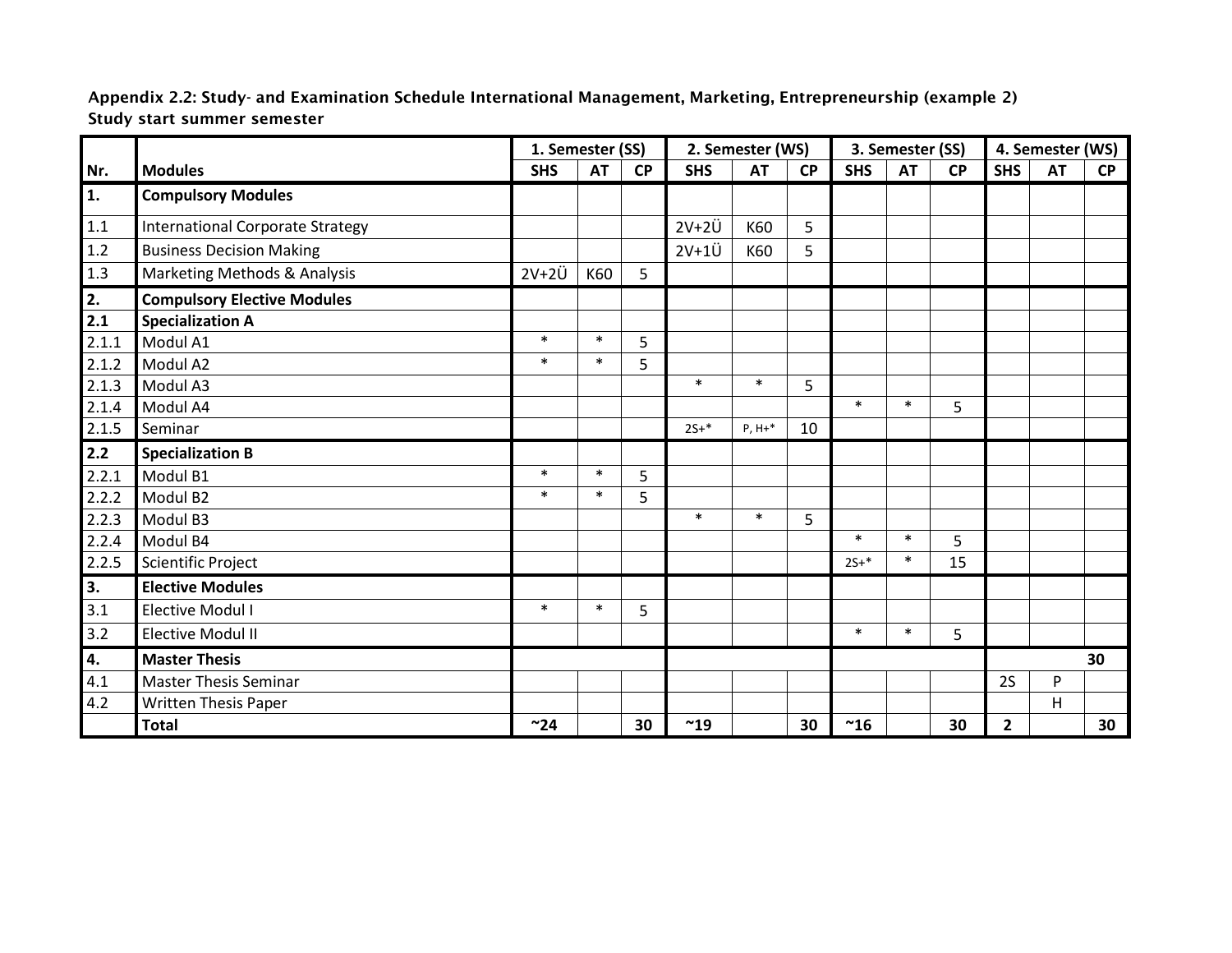# Study and Examination Schedule Key

For the scope and types of class as well as the form and scope of the examinations during the program, see module descriptions for the available modules.

| <b>CP</b> | $=$               | <b>Credit Points</b>                      |            | $=$               | Seminar                 |
|-----------|-------------------|-------------------------------------------|------------|-------------------|-------------------------|
| APa       | $=$               | Academic Paper                            | SS         | $=$               | Summer semester         |
| K60       | $=$               | Written examination lasting 60<br>minutes | <b>SHW</b> | $\alpha = \alpha$ | Semester hours per week |
| $\Omega$  | $=$               | Oral examination                          |            | $=$               | Tutorial                |
| P         | $=$               | Presentation                              |            | $=$               | Lecture                 |
| AE        | $\alpha = \alpha$ | Assessment Type (Exam)                    | WS         | $=$               | Winter semester         |
|           |                   |                                           |            |                   |                         |